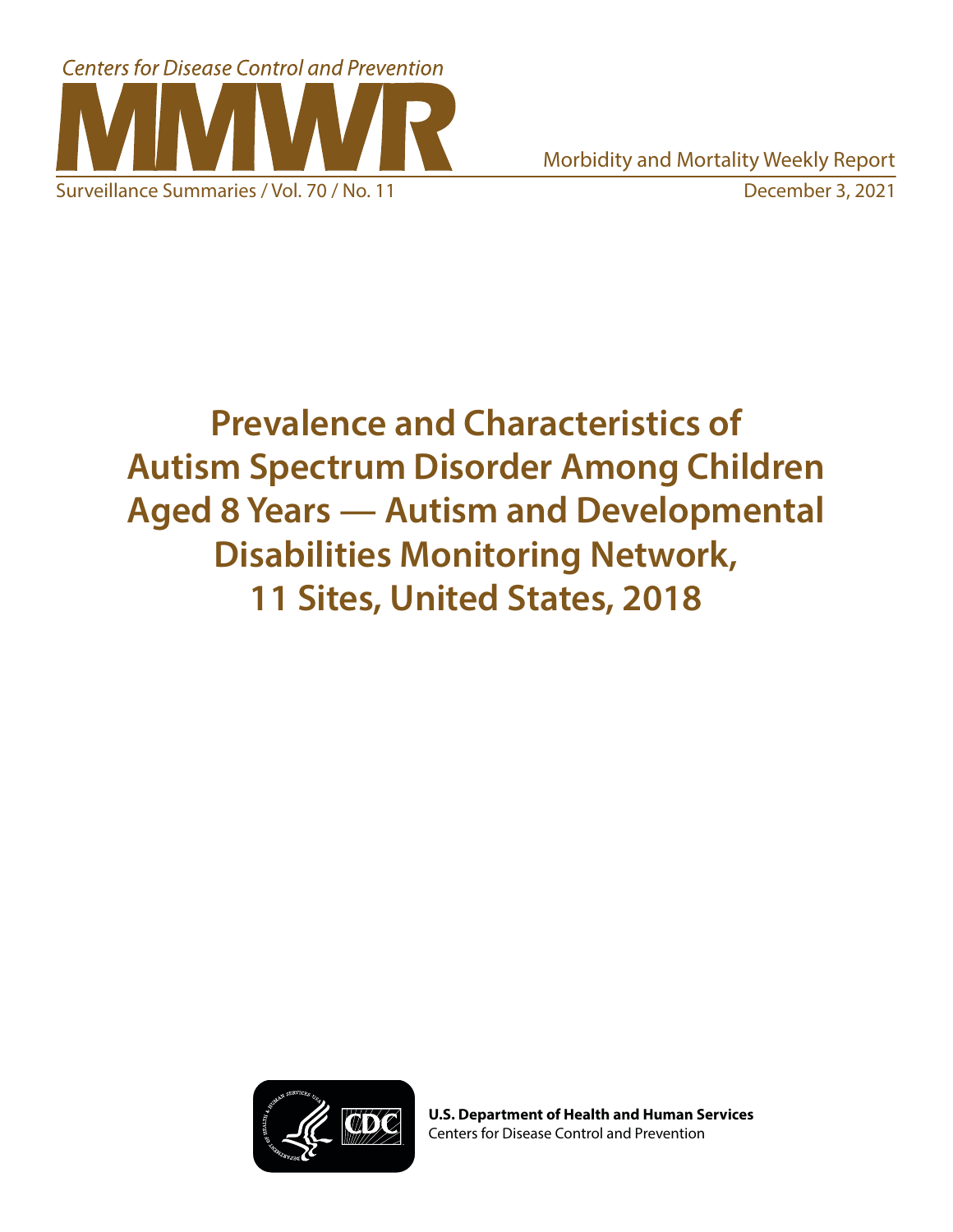#### **CONTENTS**

The *MMWR* series of publications is published by the Center for Surveillance, Epidemiology, and Laboratory Services, Centers for Disease Control and Prevention (CDC), U.S. Department of Health and Human Services, Atlanta, GA 30329-4027.

**Suggested citation:** [Author names; first three, then et al., if more than six.] [Title]. MMWR Surveill Summ 2021;70(No. SS-#):[inclusive page numbers].

**Centers for Disease Control and Prevention**

Rochelle P. Walensky, MD, MPH, *Director*

Debra Houry, MD, MPH, *Acting Principal Deputy Director* Daniel B. Jernigan, MD, MPH, *Deputy Director for Public Health Science and Surveillance* Rebecca Bunnell, PhD, MEd, *Director, Office of Science* Jennifer Layden, MD, PhD, *Deputy Director, Office of Science*

Michael F. Iademarco, MD, MPH, *Director, Center for Surveillance, Epidemiology, and Laboratory Services*

#### *MMWR* **Editorial and Production Staff (Serials)**

Charlotte K. Kent, PhD, MPH, *Editor in Chief* Christine G. Casey, MD, *Editor* Mary Dott, MD, MPH, *Online Editor* Terisa F. Rutledge, *Managing Editor* David C. Johnson, *Lead Technical Writer-Editor*

Martha F. Boyd, *Lead Visual Information Specialist* Alexander J. Gottardy, Maureen A. Leahy, Julia C. Martinroe, Stephen R. Spriggs, Tong Yang, *Visual Information Specialists* Quang M. Doan, MBA, Phyllis H. King, Terraye M. Starr, Moua Yang, *Information Technology Specialists*

#### *MMWR* **Editorial Board**

Timothy F. Jones, MD, *Chairman* David W. Fleming, MD William E. Halperin, MD, DrPH, MPH Jewel Mullen, MD, MPH, MPA Jeff Niederdeppe, PhD Celeste Philip, MD, MPH Patricia Quinlisk, MD, MPH

Ian Branam, MA, *Acting Lead Health Communication Specialist* Shelton Bartley, MPH, Leslie Hamlin, Lowery Johnson, Amanda Ray, *Health Communication Specialists* Will Yang, MA, *Visual Information Specialist*

> Patrick L. Remington, MD, MPH Carlos Roig, MS, MA William Schaffner, MD Nathaniel Smith, MD, MPH Morgan Bobb Swanson, BS Abbigail Tumpey, MPH

Marella Meadows, *Project Editor*

Timothy F. Jones, MD, *Chairman* Matthew L. Boulton, MD, MPH Carolyn Brooks, ScD, MA Jay C. Butler, MD Virginia A. Caine, MD Jonathan E. Fielding, MD, MPH, MBA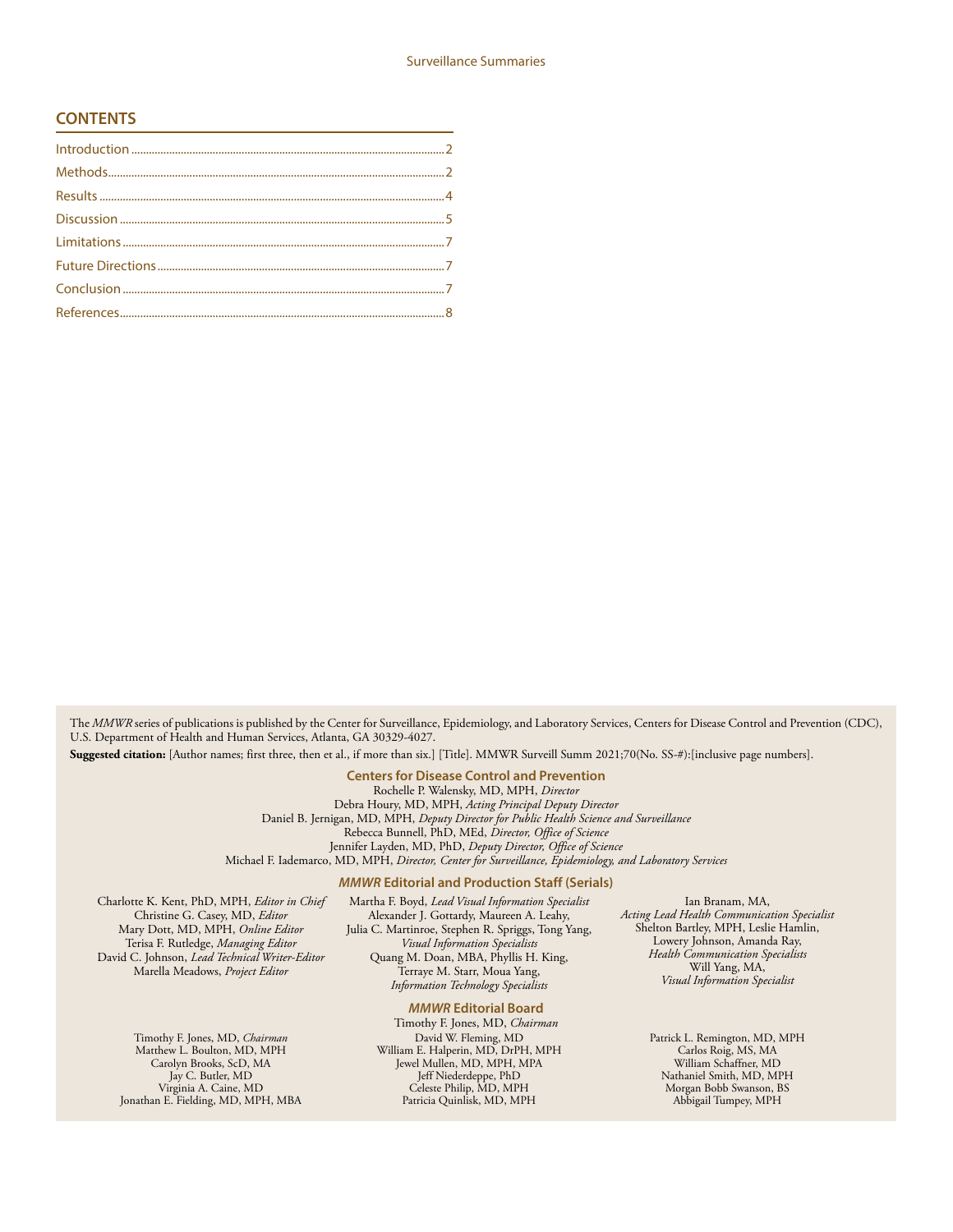## **Prevalence and Characteristics of Autism Spectrum Disorder Among Children Aged 8 Years — Autism and Developmental Disabilities Monitoring Network, 11 Sites, United States, 2018**

Matthew J. Maenner, PhD<sup>1</sup>; Kelly A. Shaw, PhD<sup>1</sup>; Amanda V. Bakian, PhD<sup>2</sup>; Deborah A. Bilder, MD<sup>2</sup>; Maureen S. Durkin, DrPH, PhD<sup>3</sup>; Amy Esler, PhD<sup>4</sup>; Sarah M. Furnier, MS<sup>3</sup>; Libby Hallas, MS<sup>4</sup>; Jennifer Hall-Lande, PhD<sup>4</sup>; Allison Hudson<sup>5</sup>; Michelle M. Hughes, PhD<sup>1</sup>; Mary Patrick, MPH<sup>1</sup>; Karen Pierce, PhD<sup>6</sup>; Jenny N. Poynter, PhD<sup>4</sup>; Angelica Salinas, MS<sup>3</sup>; Josephine Shenouda, MS<sup>7</sup>; Alison Vehorn, MS<sup>8</sup>; Zachary Warren, PhD<sup>8</sup>; John N. Constantino, MD<sup>9</sup>; Monica DiRienzo, MA<sup>1</sup>; Robert T. Fitzgerald, PhD<sup>9</sup>; Andrea Grzybowski, MS<sup>6</sup>; Margaret H. Spivey10; Sydney Pettygrove, PhD11; Walter Zahorodny, PhD7; Akilah Ali, MPH1,12; Jennifer G. Andrews, PhD11; Thaer Baroud, MHSA, MA<sup>5</sup>; Johanna Gutierrez<sup>2</sup>; Amy Hewitt, PhD<sup>4</sup>; Li-Ching Lee, PhD<sup>10</sup>; Maya Lopez, MD<sup>5</sup>; Kristen Clancy Mancilla<sup>11</sup>; Dedria McArthur, MPH<sup>1</sup>; Yvette D. Schwenk, MS<sup>5</sup>; Anita Washington, MPH<sup>1</sup>; Susan Williams<sup>1</sup>; Mary E. Cogswell, DrPH<sup>1</sup>

*1National Center on Birth Defects and Developmental Disabilities, CDC, Atlanta, Georgia; 2University of Utah School of Medicine, Salt Lake City, Utah; 3University of Wisconsin, Madison, Wisconsin; 4University of Minnesota, Minneapolis, Minnesota;* 

*5University of Arkansas for Medical Sciences, Little Rock, Arkansas; 6University of California, San Diego, California; 7Rutgers New Jersey Medical School, Newark, New Jersey; 8Vanderbilt University Medical Center, Nashville, Tennessee; 9Washington University, St. Louis, Missouri; 10Johns Hopkins University, Baltimore, Maryland; 11University of Arizona, Tucson, Arizona; 12Oak Ridge Institute for Research and Education, Oak Ridge, Tennessee*

#### *Abstract*

**Problem/Condition:** Autism spectrum disorder (ASD).

**Period Covered:** 2018.

**Description of System:** The Autism and Developmental Disabilities Monitoring (ADDM) Network conducts active surveillance of ASD. This report focuses on the prevalence and characteristics of ASD among children aged 8 years in 2018 whose parents or guardians lived in 11 ADDM Network sites in the United States (Arizona, Arkansas, California, Georgia, Maryland, Minnesota, Missouri, New Jersey, Tennessee, Utah, and Wisconsin). To ascertain ASD among children aged 8 years, ADDM Network staff review and abstract developmental evaluations and records from community medical and educational service providers. In 2018, children met the case definition if their records documented 1) an ASD diagnostic statement in an evaluation (diagnosis), 2) a special education classification of ASD (eligibility), or 3) an ASD International Classification of Diseases (ICD) code.

**Results:** For 2018, across all 11 ADDM sites, ASD prevalence per 1,000 children aged 8 years ranged from 16.5 in Missouri to 38.9 in California. The overall ASD prevalence was 23.0 per 1,000 (one in 44) children aged 8 years, and ASD was 4.2 times as prevalent among boys as among girls. Overall ASD prevalence was similar across racial and ethnic groups, except American Indian/Alaska Native children had higher ASD prevalence than non-Hispanic White (White) children (29.0 versus 21.2 per 1,000 children aged 8 years). At multiple sites, Hispanic children had lower ASD prevalence than White children (Arizona, Arkansas, Georgia, and Utah), and non-Hispanic Black (Black) children (Georgia and Minnesota). The associations between ASD prevalence and neighborhood-level median household income varied by site. Among the 5,058 children who met the ASD case definition, 75.8% had a diagnostic statement of ASD in an evaluation, 18.8% had an ASD special education classification or eligibility and no ASD diagnostic statement, and 5.4% had an ASD ICD code only. ASD prevalence per 1,000 children aged 8 years that was based exclusively on documented ASD diagnostic statements was 17.4 overall (range: 11.2 in Maryland to 29.9 in California). The median age of earliest known ASD diagnosis ranged from 36 months in California to 63 months in Minnesota.

Among the 3,007 children with ASD and data on cognitive ability, 35.2% were classified as having an intelligence quotient (IQ) score ≤70. The percentages of children with ASD with IQ scores ≤70 were 49.8%, 33.1%, and 29.7% among Black, Hispanic, and White children, respectively. Overall, children with ASD and IQ scores ≤70 had earlier median ages of ASD diagnosis than children with ASD and IQ scores >70 (44 versus 53 months).

**Interpretation:** In 2018, one in 44 children aged 8 years was estimated to have ASD, and prevalence and median age of identification varied widely across sites. Whereas overall ASD prevalence was similar by race and ethnicity, at certain sites Hispanic children were

**Corresponding author:** Matthew J. Maenner, National Center on Birth Defects and Developmental Disabilities, CDC. Telephone: 404-498-3072; Email: [mmaenner@cdc.gov.](mailto:mmaenner@cdc.gov)

less likely to be identified as having ASD than White or Black children. The higher proportion of Black children compared with White and Hispanic children classified as having intellectual disability was consistent with previous findings.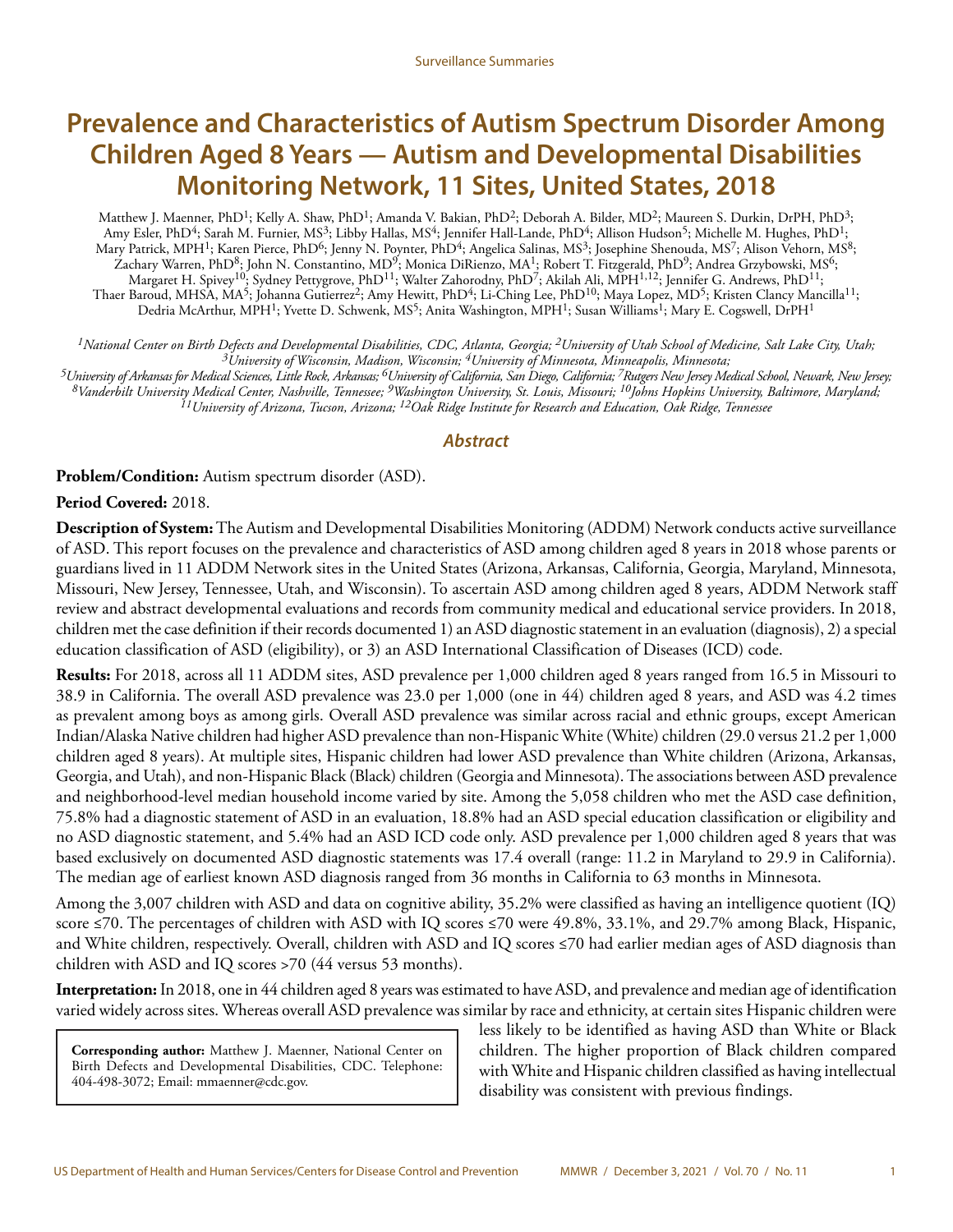<span id="page-3-0"></span>**Public Health Action:** The variability in ASD prevalence and community ASD identification practices among children with different racial, ethnic, and geographical characteristics highlights the importance of research into the causes of that variability and strategies to provide equitable access to developmental evaluations and services. These findings also underscore the need for enhanced infrastructure for diagnostic, treatment, and support services to meet the needs of all children.

### **Introduction**

Autism spectrum disorder (ASD) is a developmental disability that can cause a wide range of challenges in social interaction, communication, and behavior. The *Diagnostic and Statistical Manual of Mental Disorders, 5th Edition* (*DSM-5*) defines ASD as the occurrence of persistent impairments in social interaction and the presence of restricted, repetitive patterns of behaviors, interests, or activities (*1*). CDC began monitoring the prevalence of ASD in 1996, initially conducting studies among children in metropolitan Atlanta, Georgia (*2*). The Children's Health Act of 2000 authorized CDC to establish the Autism and Developmental Disabilities Monitoring (ADDM) Network. Since 2000, CDC has supported biennial surveillance to track ASD prevalence in multiple communities.

ASD prevalence estimates have increased from 6.7 (one in 150) per 1,000 children aged 8 years at ADDM Network sites in surveillance years 2000 and 2002 to 18.5 (one in 54) in surveillance year 2016 (*3*–*10*). Over time, the proportion of children with ASD who also have intellectual disability has decreased from approximately one half in 2000 and 2002 to one third in 2016 (*3*,*4*,*10*). The ADDM Network also has reported decreasing racial and ethnic disparities in ASD prevalence, recently describing no overall difference in ASD prevalence between non-Hispanic White (White) and non-Hispanic Black (Black) children aged 8 years according to 2016 ADDM data (*10*). However, other disparities have remained unchanged. Black children with ASD were more likely to have intellectual disability than White children with ASD, Black children with ASD were first evaluated at older ages than White children with ASD, and the overall ASD prevalence among Hispanic children was lower than among Black and White children (*10*). These findings suggest disparities in access to identification of and services for ASD across groups or communities.

This report provides updated data on ASD prevalence and characteristics among children aged 8 years from 11 ADDM Network sites in 2018, including prevalence by site, sex, race and ethnicity, and neighborhood socioeconomic status (SES). Children with ASD also are classified in terms of co-occurring intellectual disability (on the basis of cognitive test data), the number identified in medical and educational settings, median ages at first evaluation, and median ages at diagnosis. Health care and service providers, educators, researchers, and policymakers can use ADDM Network data to inform equitable allocation of services and support for children with ASD and their families.

### **Methods**

### **Surveillance Sites and Procedures**

For 2018, the ADDM Network consisted of 11 sites (Arizona, Arkansas, California, Georgia, Maryland, Minnesota, Missouri, New Jersey, Tennessee, Utah, and Wisconsin). Sites were competitively funded, and each selected a contiguous geographic area of its state to monitor ASD among children aged 8 years (Table 1). Children included in the 2018 ADDM Network data were born in 2010 and had a parent or guardian who lived in surveillance areas of the 11 sites during 2018. All sites functioned as public health authorities under the Health Insurance Portability and Accountability Act of 1996 Privacy Rule and met applicable local institutional review board, privacy, and confidentiality requirements under 45 CFR 46 (*11*).

### **Case Ascertainment and Surveillance Case Definition**

The ADDM Network is an active records-based surveillance program using multiple sources of information within a community (Table 1). For surveillance year 2018, the ADDM Network adopted a case definition and data collection process and method to fit the increased availability of ASD diagnostic information in health and education records (*12*). As with the previous methods, which were based on the model created by CDC's Metropolitan Atlanta Developmental Disabilities Surveillance Program (*13*), sites request records (electronic and paper-based) from community medical, education, and service providers containing specific special education exceptionalities or billing codes from the *International Classification of Diseases, Ninth Revision* (ICD-9) or *International Classification of Diseases, Tenth Revision* (ICD-10). Recommended ICD codes were described previously (*10*). All ADDM Network sites used records from medical service providers that evaluated children with developmental disabilities; however, the Missouri and Wisconsin sites did not have complete access to education records (Table 1). ADDM Network sites received information (including demographic data and ICD or special education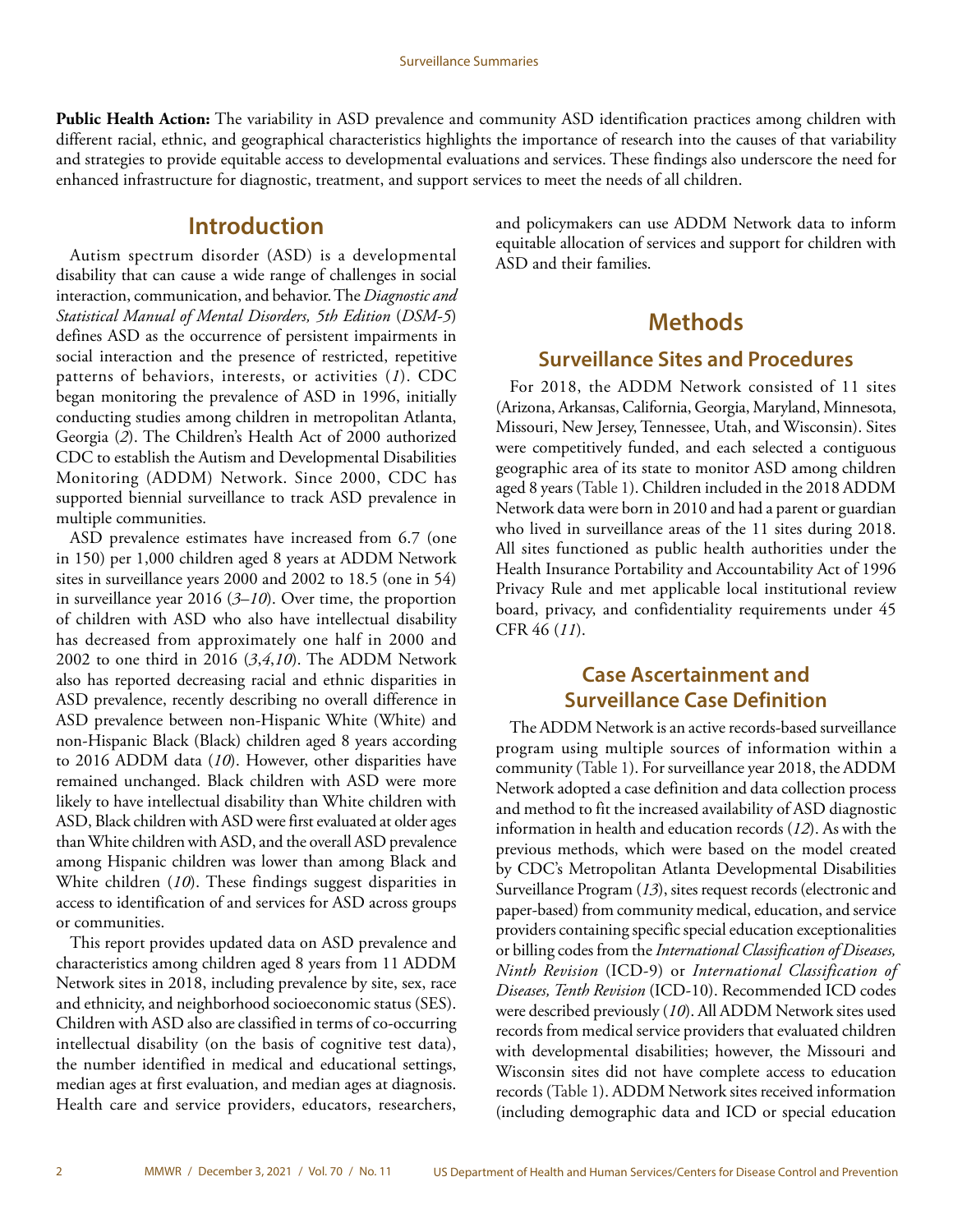codes) for children with one or more of the requested codes, and ADDM staff manually reviewed the contents of records. If any part of a child's record indicated that the ASD case definition had been met, ADDM staff abstracted information from the child's developmental evaluations, special education plans, and other documents (e.g., cognitive or IQ tests) and combined records across data sources. At certain sites, full record review could not be completed for all records due to COVID-19 pandemic restrictions on physically accessing the location where certain records were stored (Table 1).

Children met the ASD case definition if they were aged 8 years in 2018 (born in 2010), lived in the surveillance area for at least one day during 2018, and had documentation in health, service, or education records that they had ever received any of the following: 1) a written statement from a qualified professional (Supplementary Box, [https://stacks.cdc.](https://stacks.cdc.gov/view/cdc/111176) [gov/view/cdc/111176](https://stacks.cdc.gov/view/cdc/111176)) diagnosing ASD, 2) a special education classification of autism (either primary exceptionality of ASD or an evaluation concluding criteria for autism eligibility was met) in public school, or 3) an ASD ICD code (ICD-9 codes between 299.00 and 299.99 or ICD-10 codes in the F84 range except for F84.2) obtained from administrative or billing information. Six children with an ICD code for F84.2 (Rett syndrome) had no other indicators of ASD and did not meet the ASD case definition. ASD-related diagnostic conclusions (including instances when ASD was suspected or ruled out) were recorded verbatim from evaluations and were reviewed and confirmed by ADDM Network staff with clinical expertise at each site.

### **Additional Data Sources and Variable Definitions**

Population denominators were obtained from the National Center for Health Statistics vintage 2019 bridged-race postcensal population estimates for 2018 (*14*). Surveillance areas at four sites (Arizona, California, Minnesota, and New Jersey) comprised subcounty school districts, and public school enrollment counts were used to adjust the county population estimates described previously (*10*). When possible, sites linked data from children identified with ASD to birth certificate information from their state to obtain additional demographic information. Information about race and ethnicity was abstracted primarily from the medical or education records and, when missing, was augmented by birth certificate, administrative, or billing information. Children with race coded as other or multiracial were excluded from race-specific prevalence estimates, and the denominator data do not include those categories. Estimates for non-Hispanic American Indian/Alaska Native (AI/AN) children were not reported in most results because of small numbers.

Neighborhood-level SES was measured by median household income (MHI) at the census-tract level using the 2018 American Community Survey 5-year estimates (*15*). Censustract–level population counts of children aged 8 years were estimated by dividing the number of children aged 5–9 years by five for each census tract. The census tracts included in the surveillance areas were classified into three approximately equal-sized population groups (i.e., tertiles) of low, medium, and high MHI on the basis of all sites combined. Children meeting the ADDM Network case definition for ASD were geocoded and assigned to an SES group corresponding to their 2018 address. Census tract information was available for 93.6% of children; the remainder were determined as living in the surveillance area on the basis of services receipt or school attendance in 2018 indicating residence within the surveillance area but precluding identification of residential census tract.

Age at first developmental evaluation was limited to children with information on the earliest collected or historically reported evaluation (including reports of previous ASD-related diagnoses) available. Age at earliest evaluation also was calculated using the same approach as previous ADDM Network surveillance reports. Age at first ASD diagnosis was based on the earliest documented age when a qualified professional diagnosed ASD in a child or reported when another provider diagnosed ASD. Intellectual disability status was based on IQ scores ≤70 on a child's most recent cognitive test or a statement from a qualified professional about a child's cognitive ability in a developmental evaluation.

### **Analytic Methods**

Overall ASD prevalence estimates included all children who met the case definition from the 11 sites. Prevalence was calculated as the number of children with ASD divided by the total number of children in the defined population or group per 1,000 children. Prevalence was calculated overall, by sex, and by race and ethnicity for White, Black, Hispanic, Asian/Pacific Islander (A/PI), and AI/AN children. The Wilson score method was used to calculate 95% confidence intervals (CIs). Pearson chi-square tests were used to compare proportions, and the Mantel-Haenszel (Woolf) test of homogeneity compared prevalence ratios across sites. Permutation tests were conducted to test differences in medians. Cochran Armitage tests were used to detect trends in prevalence across SES tertiles. Prevalence estimates with a relative standard error >30% (and ratios calculated from those estimates) were considered to have limited statistical precision and were suppressed. Statistical tests with p values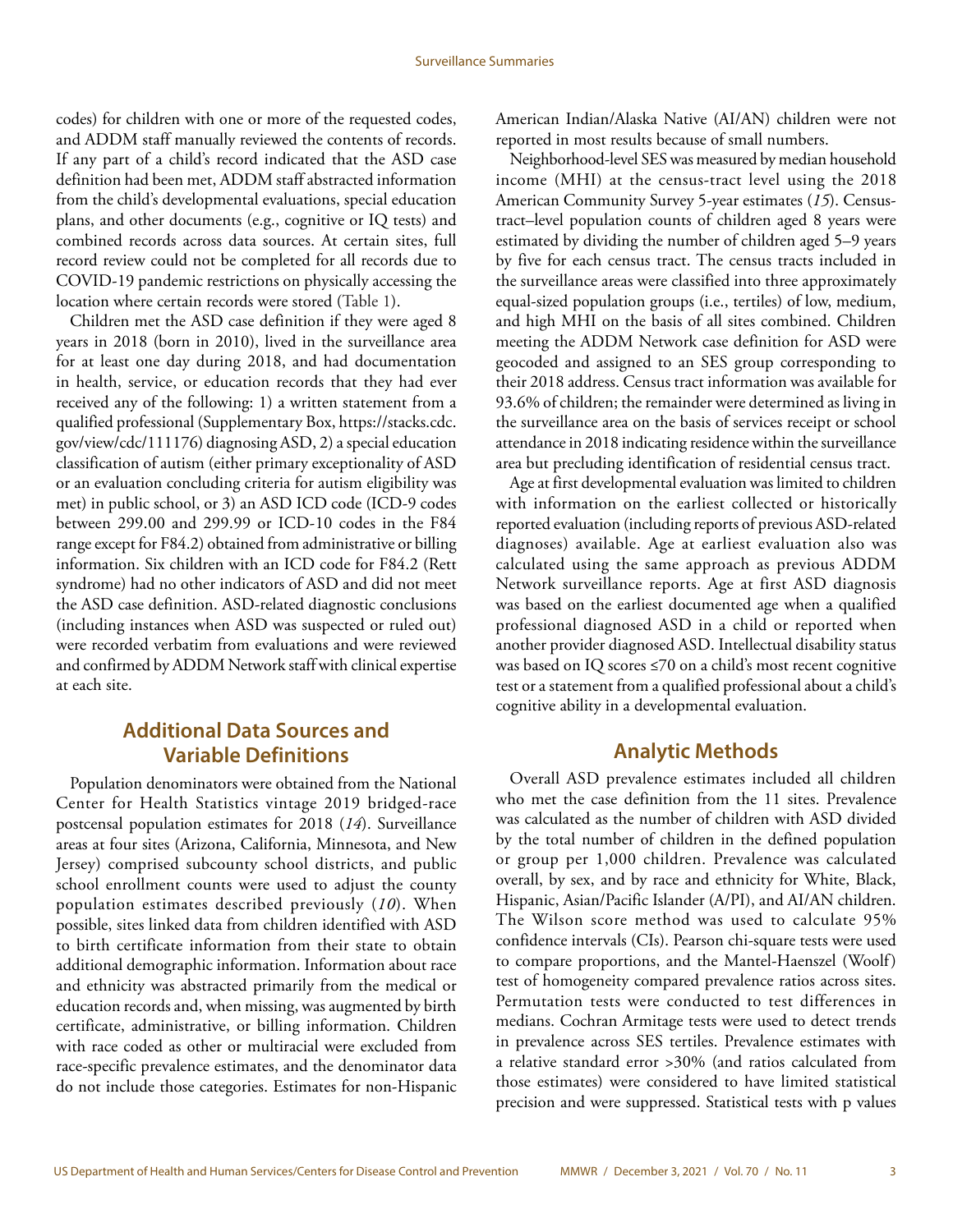<span id="page-5-0"></span><0.05 and prevalence ratio 95% CIs that excluded 1.0 were considered statistically significant. R software (version 4.5; R Foundation) and additional packages were used to conduct analyses. Additional information about the statistical software is available (Supplementary Table 1, [https://stacks.cdc.gov/](https://stacks.cdc.gov/view/cdc/111176) [view/cdc/111176\)](https://stacks.cdc.gov/view/cdc/111176).

### **Results**

#### **ASD Prevalence**

The overall ASD prevalence per 1,000 children aged 8 years was 23.0 and ranged from 16.5 in Missouri to 38.9 in California (Table 2). The overall male-to-female prevalence ratio was 4.2, and site-specific ratios ranged from 3.3 to 5.2.

Overall ASD prevalence per 1,000 children aged 8 years was similar among White, Black, A/PI, and Hispanic children (21.2, 22.3, 22.2, and 22.5, respectively) (Table 3). Compared with Hispanic children, ASD prevalence was higher among White children in Arizona, Arkansas, Georgia, and Utah and higher among Black children in Georgia and Minnesota. ASD prevalence was lower among White children than Black children in Maryland and Minnesota. ASD prevalence among A/PI children differed from Black children in Georgia (Blackto-A/PI prevalence ratio: 1.4). Among AI/AN children, ASD prevalence was 29.0 per 1,000 overall; this was higher than among White children overall but not different from other racial and ethnic groups.

The association between census-tract–level MHI and ASD varied across sites (Figure 1). At five sites (Arizona, California, Minnesota, Tennessee, and Utah), a trend of lower ASD prevalence was observed among children living in census tracts with higher MHIs. At one site (Georgia), an association of higher ASD prevalence was found among children living in census tracts with higher MHIs. At five sites (Arkansas, Maryland, Missouri, New Jersey, and Wisconsin), no clear trend was found between ASD prevalence and MHI.

### **ASD Identification**

Among the 5,058 children aged 8 years with ASD (i.e., who met the ASD case definition), 75.8% had a diagnostic statement of ASD documented in a developmental evaluation, 18.8% had an ASD special education classification or eligibility but did not have an ASD diagnostic statement, and 5.4% had an ASD ICD code only (Figure 2). Most (73.5%) children with ASD had at least two of the three types of ASD identification (e.g., an ASD diagnostic statement and an ASD ICD code). Among the 3,373 children with an ASD ICD code, 3,101 (91.9%) also had a documented ASD diagnostic statement or ASD special education classification. The percentage of children with ASD ascertained only through manual review of records is available (Supplementary Table 2, [https://stacks.](https://stacks.cdc.gov/view/cdc/111176) [cdc.gov/view/cdc/111176](https://stacks.cdc.gov/view/cdc/111176)).

The proportion of children identified by diagnostic statements, special education eligibility, and ICD codes varied by site (Table 4). Across sites, the proportion of children with ASD who had a documented ASD diagnostic statement ranged from 54.8% in Maryland to 94.1% in New Jersey. ASD prevalence per 1,000 children aged 8 years that was based exclusively on documented ASD diagnostic statements was 17.4 overall (range: 11.2 in Maryland to 29.9 in California) (Figure 3). Arizona had the lowest proportion of children with ASD with an ASD ICD code (29.3%) and the secondhighest proportion with an ASD special education classification (84.3%). In contrast, Missouri (a site without direct access to education sources) had the highest proportion of children with ASD with an ASD ICD code (94.6%) and the lowest with an ASD special education classification (26.4%).

Among children with ASD, a proportion had evaluation reports noting that ASD was suspected (but not confirmed) or was ruled out. Across sites, 33.1% of children with ASD had at one time suspected but not confirmed ASD. Overall, 10.9% of children with ASD had ever had an ASD diagnosis or special education eligibility ruled out (range: 1.4% in New Jersey to 24.7% in California). For most of these children, the classification or diagnosis of ASD was made after ASD had previously been ruled out; however, 4.1% (range: 0.4% in New Jersey to 12.5% in California) of all children with ASD had an evaluation ruling out ASD more recently than one confirming ASD.

### **Cognitive Ability Among Children with ASD**

The proportion of children aged 8 years with ASD and data on cognitive ability was 59.5% overall (range: 32.1% in Missouri to 88.7% in Arkansas) (Table 5). Among children with data on cognitive ability, the median age of the most recent cognitive test or examiner impression was 72 months (interquartile range: 56–89 months) (Supplementary Table 3, [https://stacks.cdc.gov/](https://stacks.cdc.gov/view/cdc/111176) [view/cdc/111176\)](https://stacks.cdc.gov/view/cdc/111176). The proportions of girls and boys with ASD with data on cognitive ability did not significantly differ (56.8% versus 60.1%), whereas Black and White children were less likely than Hispanic children to have data on cognitive ability (54.8%, 58.2%, and 66.4%, respectively).

Among children aged 8 years with ASD who had data on cognitive ability, 35.2% were classified as having intellectual disability (IQ  $\leq$ 70) at their most recent test or examination, 23.1% were classified in the borderline range (IQ =  $71-85$ ), and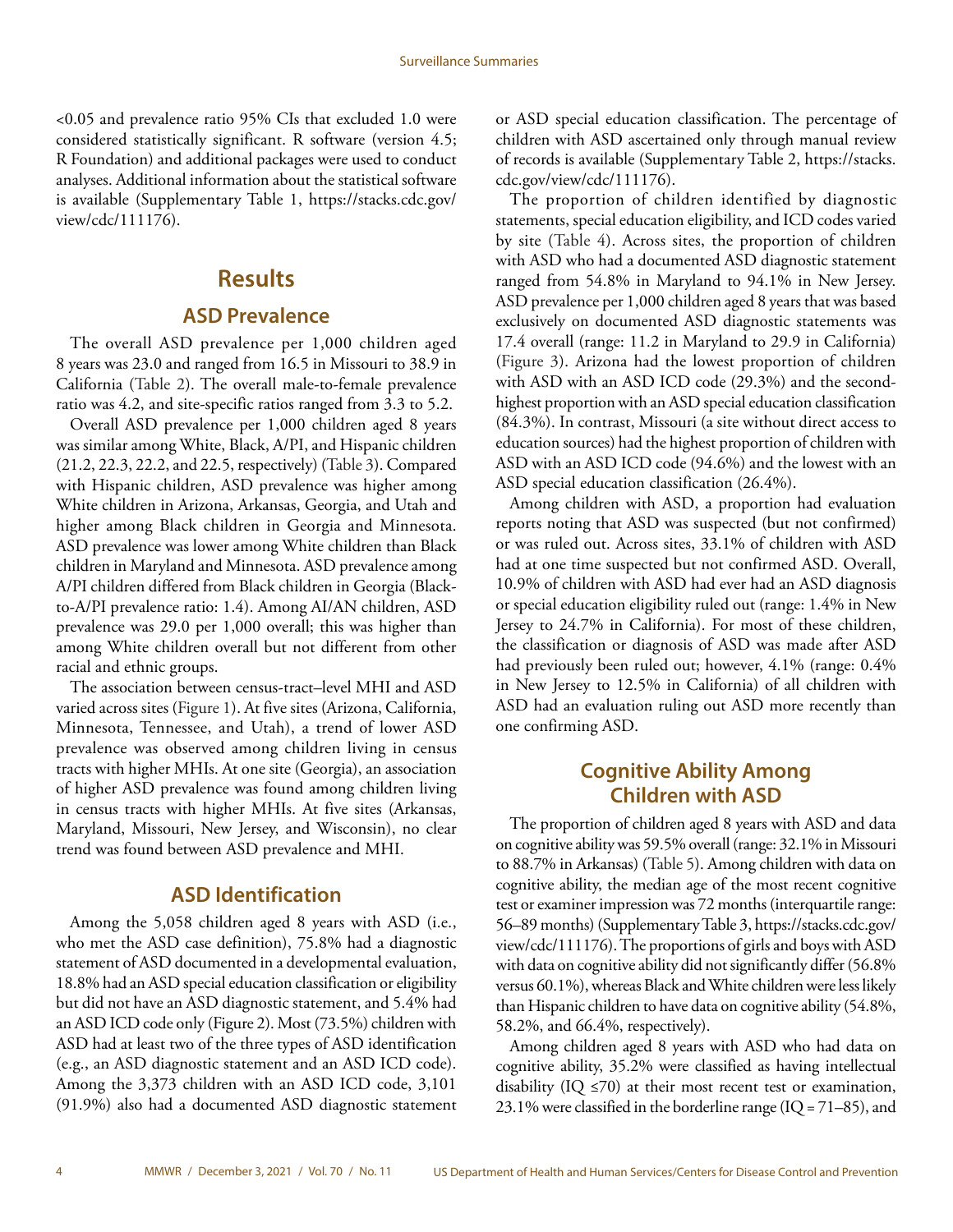<span id="page-6-0"></span>41.7% were classified in the average or higher range (IQ >85) (Table 5). The percentage of children classified as having intellectual disability varied by site (range: 20.5% in California to 52.5% in Tennessee). Overall, the proportions of girls and boys classified as having an intellectual disability were similar (35.6% and 35.1%, respectively), and Black children were more likely than Hispanic and White children to be classified as having intellectual disability (49.8%, 33.1%, and 29.7%, respectively).

Previous ADDM Network reports included cognitive ability information only for sites collecting cognitive ability information on at least 60% of ASD cases. Applying that 60% threshold yielded similar percentages of children classified with intellectual disability overall, by sex, and by race and ethnicity (Supplementary Table 3, [https://stacks.cdc.gov/view/](https://stacks.cdc.gov/view/cdc/111176) [cdc/111176\)](https://stacks.cdc.gov/view/cdc/111176).

### **Age at First Evaluation and ASD Diagnosis**

Among 4,681 children aged 8 years with ASD and recorded evaluations, 47.0% were evaluated by age 36 months (range: 40.6% in Tennessee to 66.4% in Maryland) (Table 6). The median age at first recorded evaluation ranged from 30 months in Maryland to 43 months in Missouri and Tennessee. Children with ASD and an IQ score ≤70 were more likely to be evaluated by age 36 months compared with children with ASD and an IQ score >70 (61.0% versus 45.5%). Age at earliest evaluation also was calculated using the same approach as previous ADDM Network reports, with similar findings (Supplementary Table 4, <https://stacks.cdc.gov/view/cdc/111176>).

Among the 3,833 children aged 8 years with ASD who had an evaluation containing an ASD diagnostic statement, the median age at earliest known diagnosis was 50 months (range: 36 months in California to 63 months in Minnesota) (Table 7). Children with ASD and an IQ score ≤70 had a lower median age at diagnosis (44 months) than children with an IQ score >70 (53 months).

### **Discussion**

In 2018, ASD prevalence per 1,000 children aged 8 years varied across the 11 ADDM Network sites, ranging from 16.5 in Missouri to 38.9 in California. The overall ASD prevalence estimate was one in 44 children aged 8 years. These estimates are higher than ADDM Network ASD prevalence estimates from previous surveillance years. However, changing surveillance catchment areas over time can complicate analysis of trends. In 2018, the lowest ASD prevalence estimate was 16.5 per 1,000 children aged 8 years in Missouri, which was similar to the overall ASD prevalence estimate in 2014 (*9*). The ADDM Network is the only surveillance program in

the United States that provides information about ASD in specific communities, including estimates for demographic subgroups. The variability across ADDM Network sites offers an opportunity to compare local policies and models for diagnostic and intervention service delivery that could enhance ASD identification and provide more comprehensive support to persons with ASD.

The California ADDM Network site had the highest ASD prevalence and the youngest median age at diagnosis and, as reported for early ASD identification for surveillance year 2018 (*16*), the cumulative incidence of early ASD identification at this site outpaced all other sites. California's catchment area comprises a densely populated portion of metropolitan San Diego. Previous studies have found urban areas (*17*) and proximity to services (*18*,*19*) to be positively correlated with ASD prevalence. In addition, hundreds of pediatricians in San Diego have been engaged in a large research program to improve early ASD detection (*20*). California also has a system of regional centers that conduct assessments to determine eligibility for services for children with ASD. Previous studies estimated that these centers serve 75% of children with ASD in California and have demonstrated a temporal trend of decreasing mean ages at diagnosis over time (*21*,*22*). The local regional center was a contributing data source to the California catchment area. The contribution of these and other factors to early ASD detection in this community deserves further attention.

As in the 2016 surveillance year, no difference was observed in ASD prevalence among A/PI, Black, and White children aged 8 years overall. At multiple sites, ASD prevalence was lower for Hispanic children than for White or Black children, although the overall ASD prevalence for Hispanic children was similar to the other groups. Among the subsample of children with ASD and data on cognitive ability, a higher proportion of Black children than White or Hispanic children were classified with intellectual disability. This disparity has been reported previously (*7*–*10*). The reasons for this difference are not fully understood; however, they could overlap with factors such as preterm birth (*23*) and poverty (*24*) that contribute to, or are associated with, a higher overall intellectual disability prevalence among Black versus White children in the United States (*25*). Black children with ASD also have been reported to have less access to and use of services for ASD compared with White children with ASD (*26*). Although similar ASD prevalences across racial and ethnic groups might reflect equitable access to services, it is also possible that inequities in access to ASD diagnostic and treatment services persist. At two sites (Maryland and Minnesota), ASD prevalence was higher among Black children than among White children. If the actual prevalence of ASD is higher among racial or ethnic minority groups or among those who are economically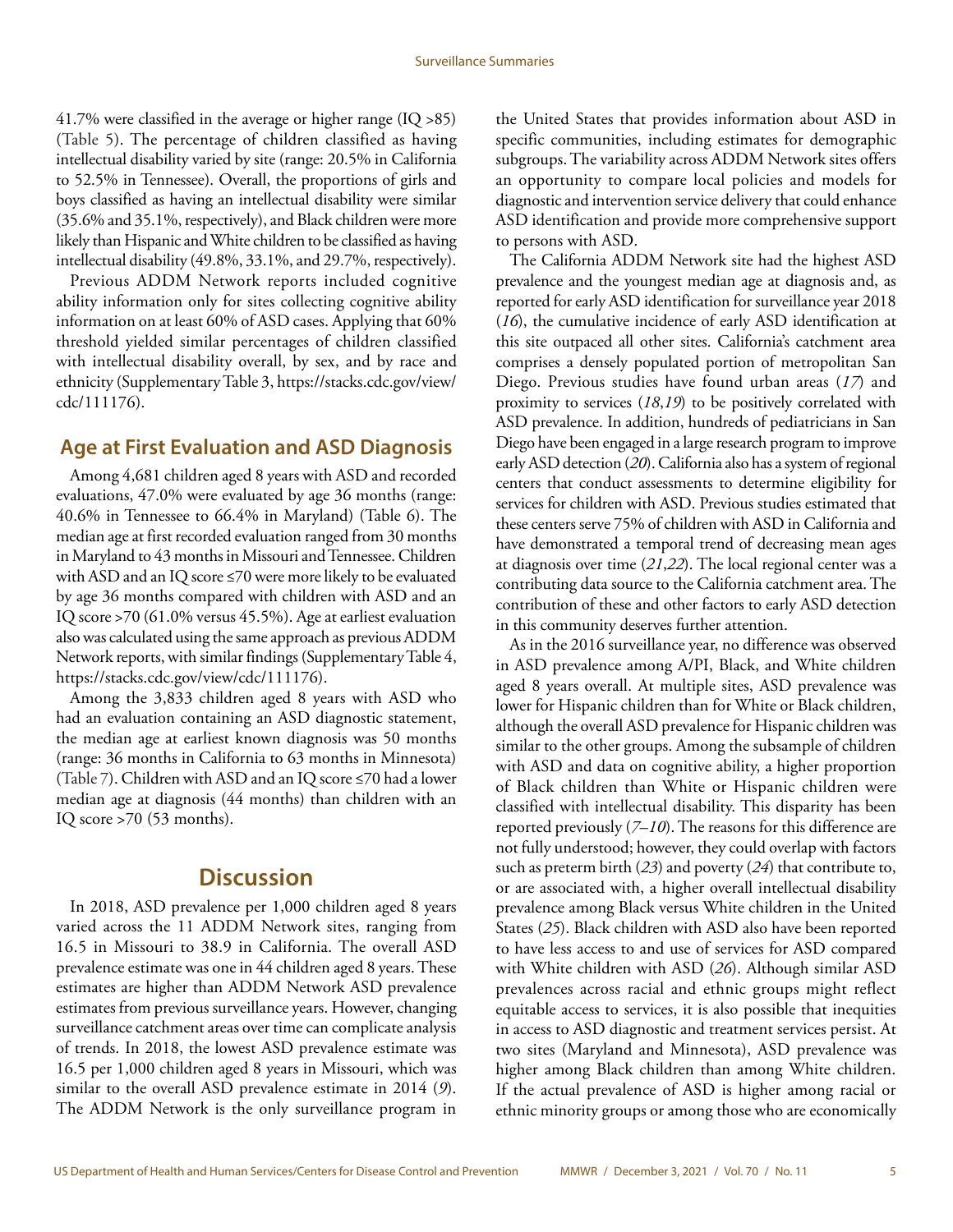disadvantaged, findings of similar prevalences across groups could mask ongoing disparities in access to ASD diagnosis and related services.

Data and research about AI/AN children with ASD are limited (*27*). The 2018 ADDM Network ASD prevalence estimate was 29.0 per 1,000 AI/AN children aged 8 years compared with approximately 21–22 per 1,000 in the other racial and ethnic groups; however, the sample size in the AI/AN group was limited. Monitoring ASD in one or more communities with sizable AI/AN populations would enable more meaningful comparisons with children in other racial and ethnic groups. AI/AN children with ASD might also have distinctive experiences accessing services, facing discrimination, and lacking culturally appropriate assessment tools (*27*). The Utah ADDM Network site has been involved in collaborative outreach activities with local AI/AN groups. Additional efforts are needed to better understand the unique situations and service needs of AI/AN children.

Socioeconomic status, measured by neighborhood-level MHI, was not consistently associated with ASD prevalence across sites. This contrasts with previous analyses of the ADDM Network data reported for surveillance years 2002–2010 indicating a robust positive association between ASD prevalence and SES (*28*,*29*). Studies of special education data from the United Kingdom (*30*) and administrative data from California (*31*) and Sweden (*32*) have reported that children in low-income households or living in lower SES neighborhoods are more likely to be identified as having ASD than are children from higher SES neighborhoods. In addition, the new ADDM Network case definition could be more likely than the previous one to include children of lower SES because the previous case definition excluded children without sufficiently detailed records (*33*). Multiple states have programs to serve children with ASD from low-income households and insurance mandates to cover ASD services. For example, "Learn the Signs. Act Early." focuses on inclusion of developmental monitoring resources for families with low incomes, such as those served by Early Head Start, Head Start, and the Supplemental Nutrition Program for Women, Infants, and Children ([https://www.cdc.](https://www.cdc.gov/ncbddd/actearly/wic-providers.html) [gov/ncbddd/actearly/wic-providers.html](https://www.cdc.gov/ncbddd/actearly/wic-providers.html)). Further analyses, including all surveillance years since 2010 and additional measures of SES and confounding factors, are warranted.

Many children had multiple evaluations with inconsistent findings (e.g., ASD was suspected or ruled out before being confirmed). Certain children were identified as having ASD only in a clinic or at school but not both. Similar to variability in the timing and type of ASD identification among sites, the proportion of children in whom ASD was ruled out before being confirmed varied by site and did not appear related to ASD prevalence. The two sites with the highest ASD prevalence

estimates (California and New Jersey) had the highest and lowest proportions, respectively, of children with ASD but with a history of ASD being ruled out. Further analyses of these data might help in understanding the barriers, delays, and conflicting information many families experience during the process of ASD diagnosis and as they attempt to connect with services for ASD (*34*). Specialized training and diagnostic tools often are often recommended for the assessment of ASD (a definitive diagnostic biomarker is not available) (*35*), and criteria for classifying ASD vary across states and systems. Certain states, including New Jersey, require an assessment by a physician trained in neurodevelopmental assessment to assign an ASD classification in special education (*36*), whereas others do not. Comparisons of states' ASD-related policies or requirements for ASD services also could enhance interpretation of these findings.

Most of the data collection and record reviews for the ADDM Network surveillance year 2018 were conducted during the COVID-19 pandemic. Record reviews were limited at three sites because of physical access restrictions and a lack of remote or electronic access (Table 1). These restrictions resulted in less complete data for items that required manual chart review (e.g., evaluations, documented ASD diagnoses, and cognitive and adaptive tests). Children could meet the ASD case definition without a full record review if ASD ICD codes or ASD special education exceptionalities were initially transmitted by the data sources to the ADDM Network site. However, any indications of ASD that would only be available through a manual record review, such as ASD diagnostic statements in evaluations, would not be captured if a manual record review could not be completed, resulting in likely underascertainment of ASD cases. Overall, approximately 6% of ASD cases among children aged 8 years were only ascertained through a manual record review, although this percentage varied by site (Supplementary Table 2, [https://stacks.cdc.gov/view/cdc/111176\)](https://stacks.cdc.gov/view/cdc/111176).

The ADDM Network used a new case definition and data collection process for surveillance year 2018. The previous ASD case definition was based on operationalized criteria described in *DSM-5* and involved detailed abstraction and expert clinical review of behavioral symptoms documented in children's evaluations (*1*). An analysis using data from ADDM Network surveillance years 2014 and 2016 compared the case definitions and found that, compared with the overall ASD prevalence using the previous case definition, ASD prevalence using the new case definition was approximately the same for 2014 and 7% lower for 2016 (*12*). Other indicators, such as prevalence ratios, ages at evaluation or ASD diagnosis, and co-occurring intellectual disability, were similar using both case definitions. Approximately 86% of all children who met either the previous or new case definition met both case definitions.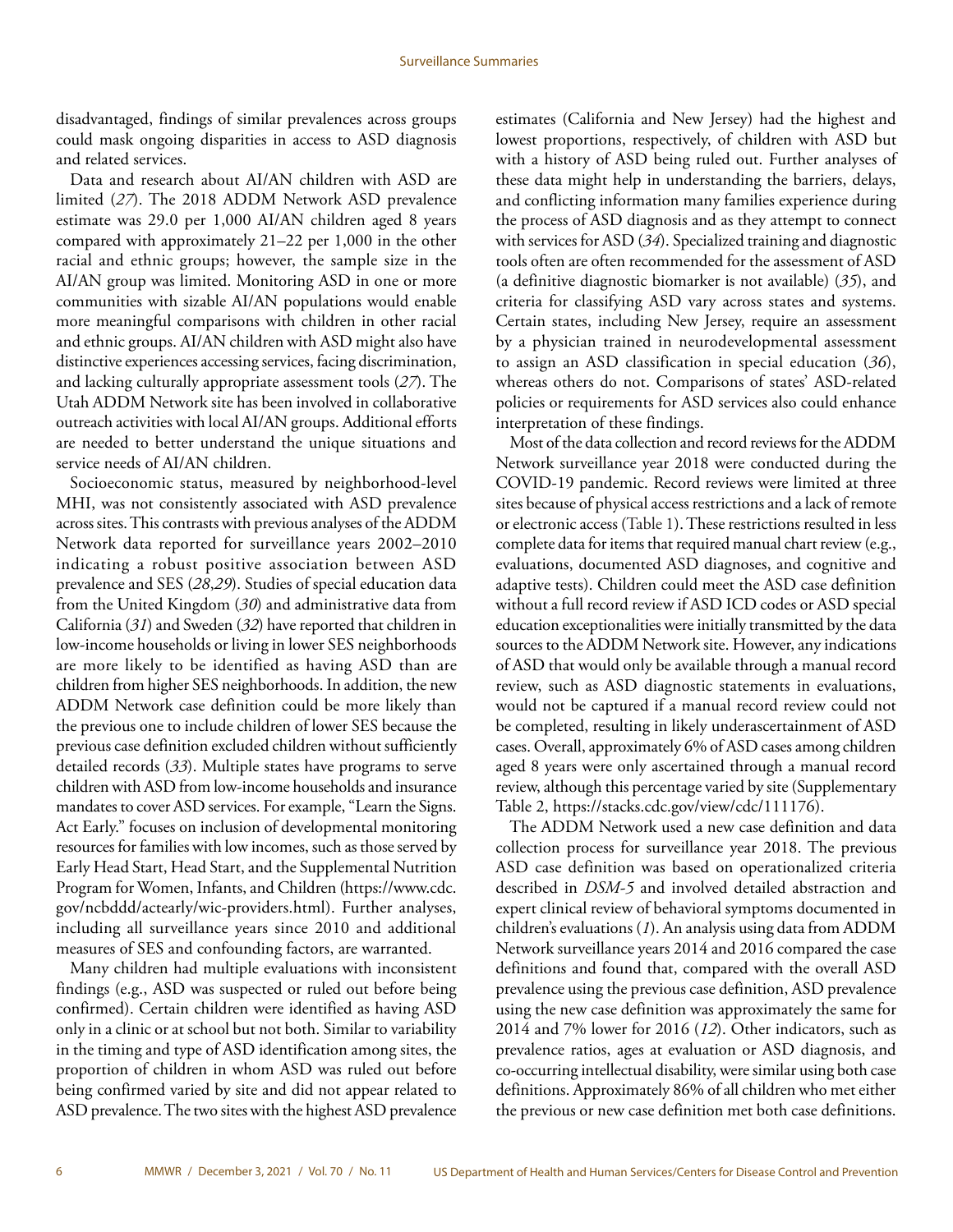<span id="page-8-0"></span>The new case definition did not ascertain ASD among children who were never identified as having ASD by a community provider. Conversely, the previous case definition excluded certain children who had been identified as having ASD by a community provider because the records lacked sufficiently detailed clinical information to confirm the diagnosis. Possibly, certain sites could have reported higher ASD prevalence using the previous case definition, although the new case definition enabled ASD to be ascertained from new data sources (such as Medicaid-funded ASD services) at certain sites and was more robust when children's evaluations were not accessible (such as during the COVID-19 pandemic).

### **Limitations**

The findings in this report are subject to at least six limitations. First, the methods rely on the availability and completeness of existing information and records to ascertain ASD cases and other indicators. Two sites (Missouri and Wisconsin) lacked access to education data sources for large portions of their population and might not ascertain ASD cases among children who only receive services for ASD at school. Incomplete information could lead to misclassifying children's cognitive ability, overestimating the age when they were first evaluated or when ASD was diagnosed, or failing to ascertain that the children were identified as having ASD. Similarly, the records of more than one third of children with ASD were missing IQ scores or other measures of cognitive ability. The completeness and availability of data could contribute to variability across sites, and children who were administered cognitive tests might differ from those who were not. Second, cognitive ability was measured on the basis of a child's latest cognitive test or examiner statement of a child's cognitive ability. IQ scores are not necessarily stable measures of intellectual ability over time, can increase substantially in children with ASD in response to intensive early therapeutic interventions (*37*), and might be especially unstable during early childhood (*38*). The age at which children had their most recent test or examiner impression of cognitive ability varied by site. Third, sites participating in the ADDM Network are selected through a competitive process, and the resulting catchment areas are not designed to be representative of the states in which the sites are located. Findings do not necessarily generalize to all children aged 8 years in the United States, and interpretations of temporal trends are complicated by changing catchment areas, case definitions, and diagnostic practices. Fourth, small numbers result in imprecise estimates for certain sites and subgroups. Fifth, the surveillance data system does not record the number of times a child received

an ASD ICD code at a specific source. In a future analysis, it might be possible at certain sites to examine the number of times children received ASD ICD codes or the extent to which reporting errors in ICD codes occurred among the 5.4% of children for whom ICD codes are the only indicator of ASD. Finally, validation studies are needed to estimate undiagnosed ASD as well as false-positive diagnoses.

### **Future Directions**

For the 2020 surveillance year, the ADDM Network continued data collection to monitor ASD prevalence among children aged 4 and 8 years with the same 11 sites. Therefore, it might be possible to assess changes or disruptions in evaluations or services caused by the COVID-19 pandemic. For surveillance years 2018 and 2020, five of the 11 sites collected information on children aged 16 years whose ASD cases were initially ascertained by ADDM Network surveillance at age 8 years. Seven of the ADDM Network sites conducted a pilot program of a low-cost statewide surveillance approach intended to estimate ASD prevalence at the county level by linking electronically available data (i.e., no manual record review). Standard demographic categories were adopted for surveillance year 2020 that documented race and ethnicity separately and included a multiracial category in the population denominator. This change allowed the ADDM Network to distinguish AI/AN children who are also Hispanic (previously coded only as Hispanic). Future analyses (potentially through more extensive data linkages) might be able to portray disparities more directly related to the receipt of specific ASD-related interventions or support.

### **Conclusion**

Findings from the ADDM Network 2018 surveillance year highlight the variability in ASD prevalence and identification practices across communities and report an overall higher ASD prevalence than previous estimates from the ADDM Network. Research into the factors associated with the variability in ASD prevalence across communities and the higher proportion of intellectual disability among Black children with ASD is warranted. Progress is still needed in certain important areas, including the lower identification of ASD among Hispanic children versus other demographic groups. Evidence exists of persistent disparities for various subgroups. These findings emphasize the need for sustained efforts to reduce geographic, racial, and ethnic disparities in identification of and support for persons with ASD.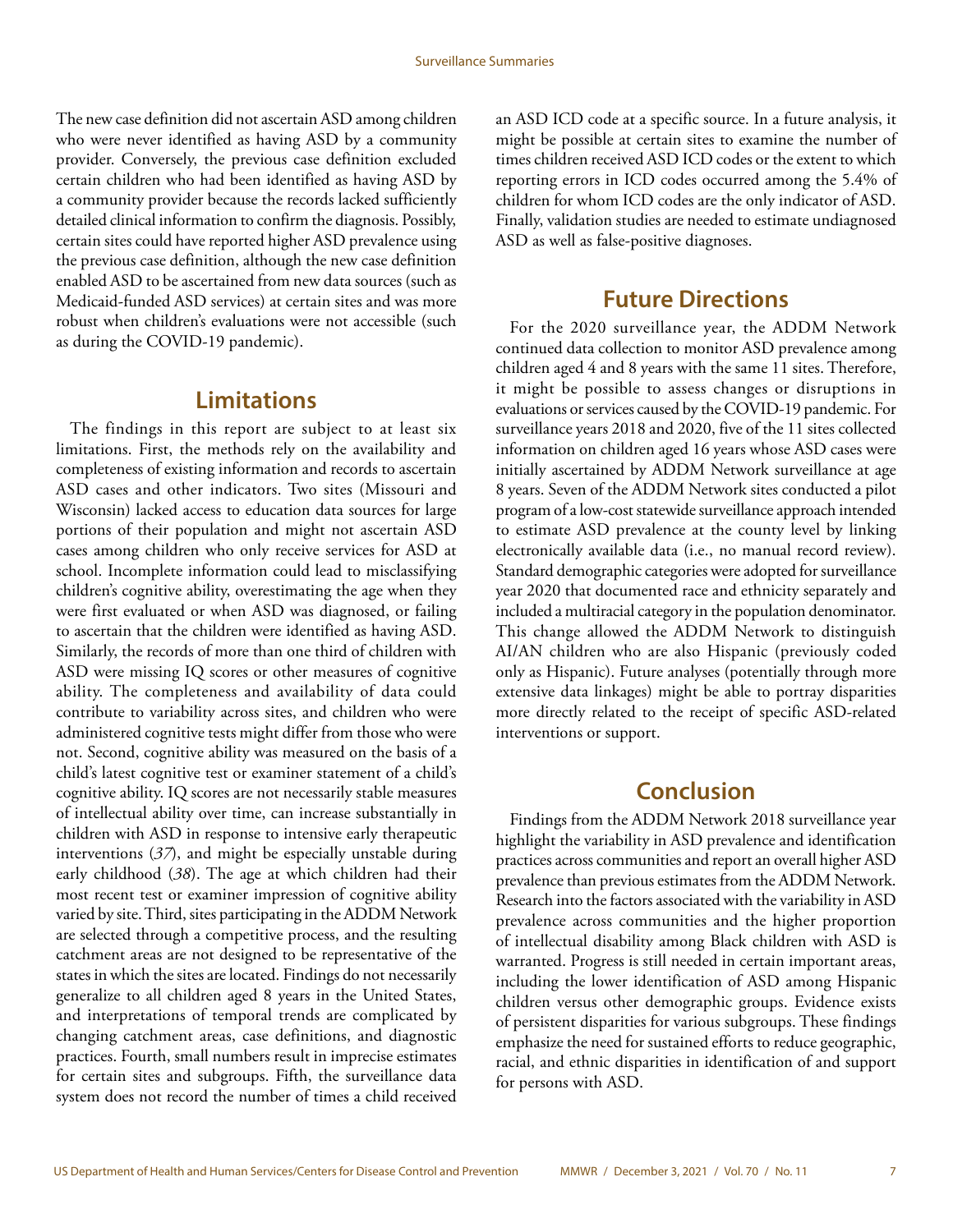#### **Acknowledgments**

<span id="page-9-0"></span>*Arkansas*: Stefanie Jernigan, Michelle Cantrell Kelley, Sandra Walker, Julie Nick; *California*: Rebecca Johnson; *Georgia*: Patricia Colan, Katrina Langston, Cindy Schley, Angela Wells; *Maryland*: Cerra Antonacci, Bethany Guillen, Aniket Kini, Kaitlin Stevenson; *Minnesota*: Courtney Higginbotham, Ryan Ferguson, Susan Madden, John Westerman; *Missouri*: Carolyn Skowyra; *New Jersey*: Kate Sidwell, Cindy Cruz Alvarez, Isabella Gallo, Michael Verile, Paul Zumoff; *Tennessee*: Anna Berman, Ellen Grimes, Alex Miceli; *Utah*: Johanna Gutierrez, Danli Chen; *Wisconsin*: Lynn Boelter, Lynn Peterson, Robert Rettammel, Madison Carey, Shannon O'Neill, Neha Pant, Jacqueline Hansen.

#### **Conflict of Interest**

All authors have completed and submitted the International Committee of Medical Journal Editors form for disclosure of potential conflicts of interest. No potential conflicts of interest were disclosed.

#### **References**

- 1. American Psychiatric Association. Diagnostic and statistical manual of mental disorders. 5th ed. Arlington, VA: American Psychiatric Association; 2013.
- 2. Yeargin-Allsopp M, Rice C, Karapurkar T, Doernberg N, Boyle C, Murphy C. Prevalence of autism in a US metropolitan area. JAMA 2003;289:49–55. [PMID:12503976](https://www.ncbi.nlm.nih.gov/entrez/query.fcgi?cmd=Retrieve&db=PubMed&list_uids=12503976&dopt=Abstract) [https://doi.org/10.1001/](https://doi.org/10.1001/jama.289.1.49) [jama.289.1.49](https://doi.org/10.1001/jama.289.1.49)
- 3. Autism and Developmental Disabilities Monitoring Network Surveillance Year 2000 Principal Investigators; CDC. Prevalence of autism spectrum disorders—Autism and Developmental Disabilities Monitoring Network, six sites, United States, 2000. MMWR Surveill Summ 2007;56(No. SS-1). [PMID:17287714](https://www.ncbi.nlm.nih.gov/entrez/query.fcgi?cmd=Retrieve&db=PubMed&list_uids=17287714&dopt=Abstract)
- 4. Autism and Developmental Disabilities Monitoring Network Surveillance Year 2002 Principal Investigators; CDC. Prevalence of autism spectrum disorders—Autism and Developmental Disabilities Monitoring Network, 14 sites, United States, 2002. MMWR Surveill Summ 2007;56(No. SS-1). [PMID:17287715](https://www.ncbi.nlm.nih.gov/entrez/query.fcgi?cmd=Retrieve&db=PubMed&list_uids=17287715&dopt=Abstract)
- 5. Autism and Developmental Disabilities Monitoring Network Surveillance Year 2006 Principal Investigators; CDC. Prevalence of autism spectrum disorders—Autism and Developmental Disabilities Monitoring Network, United States, 2006. MMWR Surveill Summ 2009;58(No. SS-10). [PMID:20023608](https://www.ncbi.nlm.nih.gov/entrez/query.fcgi?cmd=Retrieve&db=PubMed&list_uids=20023608&dopt=Abstract)
- 6. Autism and Developmental Disabilities Monitoring Network Surveillance Year 2008 Principal Investigators; CDC. Prevalence of autism spectrum disorders—Autism and Developmental Disabilities Monitoring Network, 14 sites, United States, 2008. MMWR Surveill Summ 2012;61(No. SS-3). [PMID:22456193](https://www.ncbi.nlm.nih.gov/entrez/query.fcgi?cmd=Retrieve&db=PubMed&list_uids=22456193&dopt=Abstract)
- 7. Autism and Developmental Disabilities Monitoring Network Surveillance Year 2010 Principal Investigators; CDC. Prevalence of autism spectrum disorder among children aged 8 years—Autism and Developmental Disabilities Monitoring Network, 11 sites, United States, 2010. MMWR Surveill Summ 2014;63(No. SS-2). [PMID: 24670961](https://pubmed.ncbi.nlm.nih.gov/24670961/)
- 8. Christensen DL, Baio J, Van Naarden Braun K, et al. Prevalence and characteristics of autism spectrum disorder among children aged 8 years— Autism and Developmental Disabilities Monitoring Network, 11 sites, United States, 2012. MMWR Surveill Summ 2016;65(No. SS-3). [PMID:27031587](https://www.ncbi.nlm.nih.gov/entrez/query.fcgi?cmd=Retrieve&db=PubMed&list_uids=27031587&dopt=Abstract) <https://doi.org/10.15585/mmwr.ss6503a1>
- 9. Baio J, Wiggins L, Christensen DL, et al. Prevalence of autism spectrum disorder among children aged 8 years—Autism and Developmental Disabilities Monitoring Network, 11 sites, United States, 2014. MMWR Surveill Summ 2018;67(No. SS-6). [PMID:29701730](https://www.ncbi.nlm.nih.gov/entrez/query.fcgi?cmd=Retrieve&db=PubMed&list_uids=29701730&dopt=Abstract) [https://doi.](https://doi.org/10.15585/mmwr.ss6706a1) [org/10.15585/mmwr.ss6706a1](https://doi.org/10.15585/mmwr.ss6706a1)
- 10. Maenner MJ, Shaw KA, Baio J, et al. Prevalence of autism spectrum disorder among children aged 8 years—Autism and Developmental Disabilities Monitoring Network, 11 sites, United States, 2016. MMWR Surveill Summ 2020;69(No. SS-4). [PMID:32214087](https://www.ncbi.nlm.nih.gov/entrez/query.fcgi?cmd=Retrieve&db=PubMed&list_uids=32214087&dopt=Abstract) [https://doi.](https://doi.org/10.15585/mmwr.ss6904a1) [org/10.15585/mmwr.ss6904a1](https://doi.org/10.15585/mmwr.ss6904a1)
- 11. Public Welfare, Protection of Human Subjects. C.F.R. 45 Part 46 (2010).
- 12. Maenner MJ, Graves SJ, Peacock G, Honein MA, Boyle CA, Dietz PM. Comparison of two case definitions for ascertaining prevalence of autism spectrum disorder among 8-year-old children. Am J Epidemiol 2021;190:2198–2207. [PMID:33847734](https://www.ncbi.nlm.nih.gov/entrez/query.fcgi?cmd=Retrieve&db=PubMed&list_uids=33847734&dopt=Abstract) [https://doi.org/10.1093/aje/](https://doi.org/10.1093/aje/kwab106) [kwab106](https://doi.org/10.1093/aje/kwab106)
- 13. Yeargin-Allsopp M, Murphy CC, Oakley GP, Sikes RK. A multiplesource method for studying the prevalence of developmental disabilities in children: the Metropolitan Atlanta Developmental Disabilities Study. Pediatrics 1992;89:624–30[. PMID:1372970](https://www.ncbi.nlm.nih.gov/entrez/query.fcgi?cmd=Retrieve&db=PubMed&list_uids=1372970&dopt=Abstract)
- 14. CDC. Vintage 2019 bridged-race postcensal population estimates for April 1, 2010, July 1, 2010–July 1, 2019, by year, county, single-year of age (0 to 85+ years), bridged-race, Hispanic origin, and sex. Atlanta, GA: US Department of Health and Human Services, CDC; 2020. [https://www.cdc.gov/nchs/nvss/bridged\\_race.htm](https://www.cdc.gov/nchs/nvss/bridged_race.htm)
- 15. Census Bureau. 2018 American Community Survey 5-year estimates. Washington, DC: US Department of Commerce, Census Bureau; 2021. <https://data.census.gov/cedsci/>
- 16. Shaw KA, Maenner MJ, Bakian AV, et al. Early identification of autism spectrum disorder among children aged 4 years—Autism and Developmental Disabilities Monitoring Network, 11 sites, United States, 2018. MMWR Surveill Summ 2021;70(No. SS-10).
- 17. Lauritsen MB, Astrup A, Pedersen CB, et al. Urbanicity and autism spectrum disorders. J Autism Dev Disord 2014;44:394–404. [PMID:23807204](https://www.ncbi.nlm.nih.gov/entrez/query.fcgi?cmd=Retrieve&db=PubMed&list_uids=23807204&dopt=Abstract) <https://doi.org/10.1007/s10803-013-1875-y>
- 18. Kalkbrenner AE, Daniels JL, Emch M, Morrissey J, Poole C, Chen JC. Geographic access to health services and diagnosis with an autism spectrum disorder. Ann Epidemiol 2011;21:304–10. [PMID:21376278](https://www.ncbi.nlm.nih.gov/entrez/query.fcgi?cmd=Retrieve&db=PubMed&list_uids=21376278&dopt=Abstract) <https://doi.org/10.1016/j.annepidem.2010.11.010>
- 19. Mazumdar S, Winter A, Liu KY, Bearman P. Spatial clusters of autism births and diagnoses point to contextual drivers of increased prevalence. Soc Sci Med 2013;95:87–96. [PMID:23267775](https://www.ncbi.nlm.nih.gov/entrez/query.fcgi?cmd=Retrieve&db=PubMed&list_uids=23267775&dopt=Abstract) [https://doi.](https://doi.org/10.1016/j.socscimed.2012.11.032) [org/10.1016/j.socscimed.2012.11.032](https://doi.org/10.1016/j.socscimed.2012.11.032)
- 20. Pierce K, Gazestani V, Bacon E, et al. Get SET Early to identify and treatment refer autism spectrum disorder at 1 year and discover factors that influence early diagnosis. J Pediatr 2021;236:179–88. Epub ahead of print April 27, 2021. [PMID:33915154](https://www.ncbi.nlm.nih.gov/entrez/query.fcgi?cmd=Retrieve&db=PubMed&list_uids=33915154&dopt=Abstract)
- 21. Hertz-Picciotto I, Delwiche L. The rise in autism and the role of age at diagnosis. Epidemiology 2009;20:84–90. [PMID:19234401](https://www.ncbi.nlm.nih.gov/entrez/query.fcgi?cmd=Retrieve&db=PubMed&list_uids=19234401&dopt=Abstract) [https://doi.](https://doi.org/10.1097/EDE.0b013e3181902d15) [org/10.1097/EDE.0b013e3181902d15](https://doi.org/10.1097/EDE.0b013e3181902d15)
- 22. Leigh JP, Grosse SD, Cassady D, Melnikow J, Hertz-Picciotto I. Spending by California's Department of Developmental Services for persons with autism across demographic and expenditure categories. PLoS One 2016;11:e0151970[. PMID:27015098](https://www.ncbi.nlm.nih.gov/entrez/query.fcgi?cmd=Retrieve&db=PubMed&list_uids=27015098&dopt=Abstract) [https://doi.org/10.1371/journal.](https://doi.org/10.1371/journal.pone.0151970) [pone.0151970](https://doi.org/10.1371/journal.pone.0151970)
- 23. Schieve LA, Clayton HB, Durkin MS, Wingate MS, Drews-Botsch C. Comparison of perinatal risk factors associated with autism spectrum disorder (ASD), intellectual disability (ID), and co-occurring ASD and ID. J Autism Dev Disord 2015;45:2361–72[. PMID:25739693](https://www.ncbi.nlm.nih.gov/entrez/query.fcgi?cmd=Retrieve&db=PubMed&list_uids=25739693&dopt=Abstract) [https://](https://doi.org/10.1007/s10803-015-2402-0) [doi.org/10.1007/s10803-015-2402-0](https://doi.org/10.1007/s10803-015-2402-0)
- 24. Council on Community Pediatrics. Poverty and child health in the United States. Pediatrics 2016;137:e20160339. [PMID:26962238](https://www.ncbi.nlm.nih.gov/entrez/query.fcgi?cmd=Retrieve&db=PubMed&list_uids=26962238&dopt=Abstract) <https://doi.org/10.1542/peds.2016-0339>
- 25. Patrick ME, Shaw KA, Dietz PM, et al. Prevalence of intellectual disability among eight-year-old children from selected communities in the United States, 2014. Disabil Health J 2021;14:101023. [PMID:33272883](https://www.ncbi.nlm.nih.gov/entrez/query.fcgi?cmd=Retrieve&db=PubMed&list_uids=33272883&dopt=Abstract) <https://doi.org/10.1016/j.dhjo.2020.101023>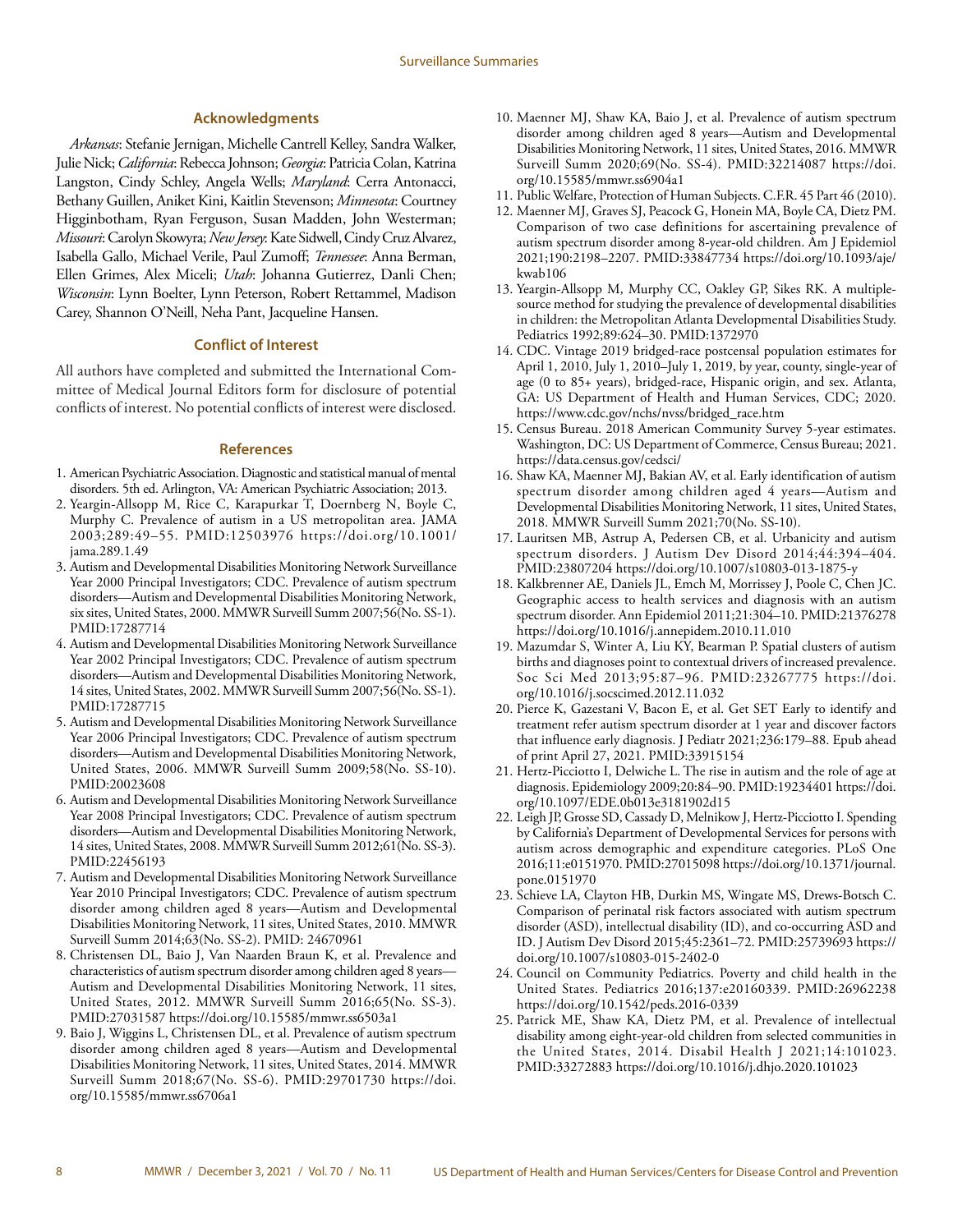- 26. Angell AM, Empey A, Zuckerman KE. A review of diagnosis and service disparities among children with autism from racial and ethnic minority groups in the United States. Int Rev Res Dev Disabil 2018;55:145–80. <https://doi.org/10.1016/bs.irrdd.2018.08.003>
- 27. Durkin MS, Maenner MJ, Benedict RE, et al. The role of socio-economic status and perinatal factors in racial disparities in the risk of cerebral palsy. Dev Med Child Neurol 2015;57:835–43. [PMID:25808915](https://www.ncbi.nlm.nih.gov/entrez/query.fcgi?cmd=Retrieve&db=PubMed&list_uids=25808915&dopt=Abstract) <https://doi.org/10.1111/dmcn.12746>
- 28. Smith KA, Gehricke JG, Iadarola S, Wolfe A, Kuhlthau KA. Disparities in service use among children with autism: a systematic review. Pediatrics 2020;145(Suppl 1):S35–46[. PMID:32238530](https://www.ncbi.nlm.nih.gov/entrez/query.fcgi?cmd=Retrieve&db=PubMed&list_uids=32238530&dopt=Abstract) [https://doi.org/10.1542/](https://doi.org/10.1542/peds.2019-1895G) [peds.2019-1895G](https://doi.org/10.1542/peds.2019-1895G)
- 29. Durkin MS, Maenner MJ, Baio J, et al. Autism spectrum disorder among US children (2002–2010): socioeconomic, racial, and ethnic disparities. Am J Public Health 2017;107:1818–26. [PMID:28933930](https://www.ncbi.nlm.nih.gov/entrez/query.fcgi?cmd=Retrieve&db=PubMed&list_uids=28933930&dopt=Abstract) [https://doi.](https://doi.org/10.2105/AJPH.2017.304032) [org/10.2105/AJPH.2017.304032](https://doi.org/10.2105/AJPH.2017.304032)
- 30. Roman-Urrestarazu A, van Kessel R, Allison C, Matthews FE, Brayne C, Baron-Cohen S. Association of race/ethnicity and social disadvantage with autism prevalence in 7 million school children in England. JAMA Pediatr 2021;175:e210054. [PMID:33779707](https://www.ncbi.nlm.nih.gov/entrez/query.fcgi?cmd=Retrieve&db=PubMed&list_uids=33779707&dopt=Abstract) [https://doi.org/10.1001/](https://doi.org/10.1001/jamapediatrics.2021.0054) [jamapediatrics.2021.0054](https://doi.org/10.1001/jamapediatrics.2021.0054)
- 31. Winter AS, Fountain C, Cheslack-Postava K, Bearman PS. The social patterning of autism diagnoses reversed in California between 1992 and 2018. Proc Natl Acad Sci U S A 2020;117:30295–302. [PMID:33199592](https://www.ncbi.nlm.nih.gov/entrez/query.fcgi?cmd=Retrieve&db=PubMed&list_uids=33199592&dopt=Abstract) <https://doi.org/10.1073/pnas.2015762117>
- 32. Rai D, Lewis G, Lundberg M, et al. Parental socioeconomic status and risk of offspring autism spectrum disorders in a Swedish population-based study. J Am Acad Child Adolesc Psychiatry 2012;51:467–476.e6. [PMID:22525953](https://www.ncbi.nlm.nih.gov/entrez/query.fcgi?cmd=Retrieve&db=PubMed&list_uids=22525953&dopt=Abstract) <https://doi.org/10.1016/j.jaac.2012.02.012>
- 33. Imm P, White T, Durkin MS. Assessment of racial and ethnic bias in autism spectrum disorder prevalence estimates from a US surveillance system. Autism 2019;23:1927–35. [PMID:30892923](https://www.ncbi.nlm.nih.gov/entrez/query.fcgi?cmd=Retrieve&db=PubMed&list_uids=30892923&dopt=Abstract) [https://doi.](https://doi.org/10.1177/1362361319827510) [org/10.1177/1362361319827510](https://doi.org/10.1177/1362361319827510)
- 34. Lappé M, Lau L, Dudovitz RN, Nelson BB, Karp EA, Kuo AA. The diagnostic odyssey of autism spectrum disorder. Pediatrics 2018;141(Suppl 4):S272–9. [PMID:29610407](https://www.ncbi.nlm.nih.gov/entrez/query.fcgi?cmd=Retrieve&db=PubMed&list_uids=29610407&dopt=Abstract) [https://doi.org/10.1542/](https://doi.org/10.1542/peds.2016-4300C) [peds.2016-4300C](https://doi.org/10.1542/peds.2016-4300C)
- 35. New Jersey Administrative Code. Title 6A, Chapter 14. [https://www.](https://www.state.nj.us/education/code/current/title6a/chap14.pdf) [state.nj.us/education/code/current/title6a/chap14.pdf](https://www.state.nj.us/education/code/current/title6a/chap14.pdf)
- 36. Lord C, Elsabbagh M, Baird G, Veenstra-Vanderweele J. Autism spectrum disorder. Lancet 2018;392:508–20[. PMID:30078460](https://www.ncbi.nlm.nih.gov/entrez/query.fcgi?cmd=Retrieve&db=PubMed&list_uids=30078460&dopt=Abstract) [https://](https://doi.org/10.1016/S0140-6736(18)31129-2) [doi.org/10.1016/S0140-6736\(18\)31129-2](https://doi.org/10.1016/S0140-6736(18)31129-2)
- 37. Reichow B, Hume K, Barton EE, Boyd BA. Early intensive behavioral intervention (EIBI) for young children with autism spectrum disorders (ASD). Cochrane Database Syst Rev 2018;5:CD009260. [PMID:29742275](https://www.ncbi.nlm.nih.gov/entrez/query.fcgi?cmd=Retrieve&db=PubMed&list_uids=29742275&dopt=Abstract) <https://doi.org/10.1002/14651858.CD009260.pub3>
- 38. Pickles A, McCauley JB, Pepa LA, Huerta M, Lord C. The adult outcome of children referred for autism: typology and prediction from childhood. J Child Psychol Psychiatry 2020;61:760–7. [PMID:31957035](https://www.ncbi.nlm.nih.gov/entrez/query.fcgi?cmd=Retrieve&db=PubMed&list_uids=31957035&dopt=Abstract) [https://](https://doi.org/10.1111/jcpp.13180) [doi.org/10.1111/jcpp.13180](https://doi.org/10.1111/jcpp.13180)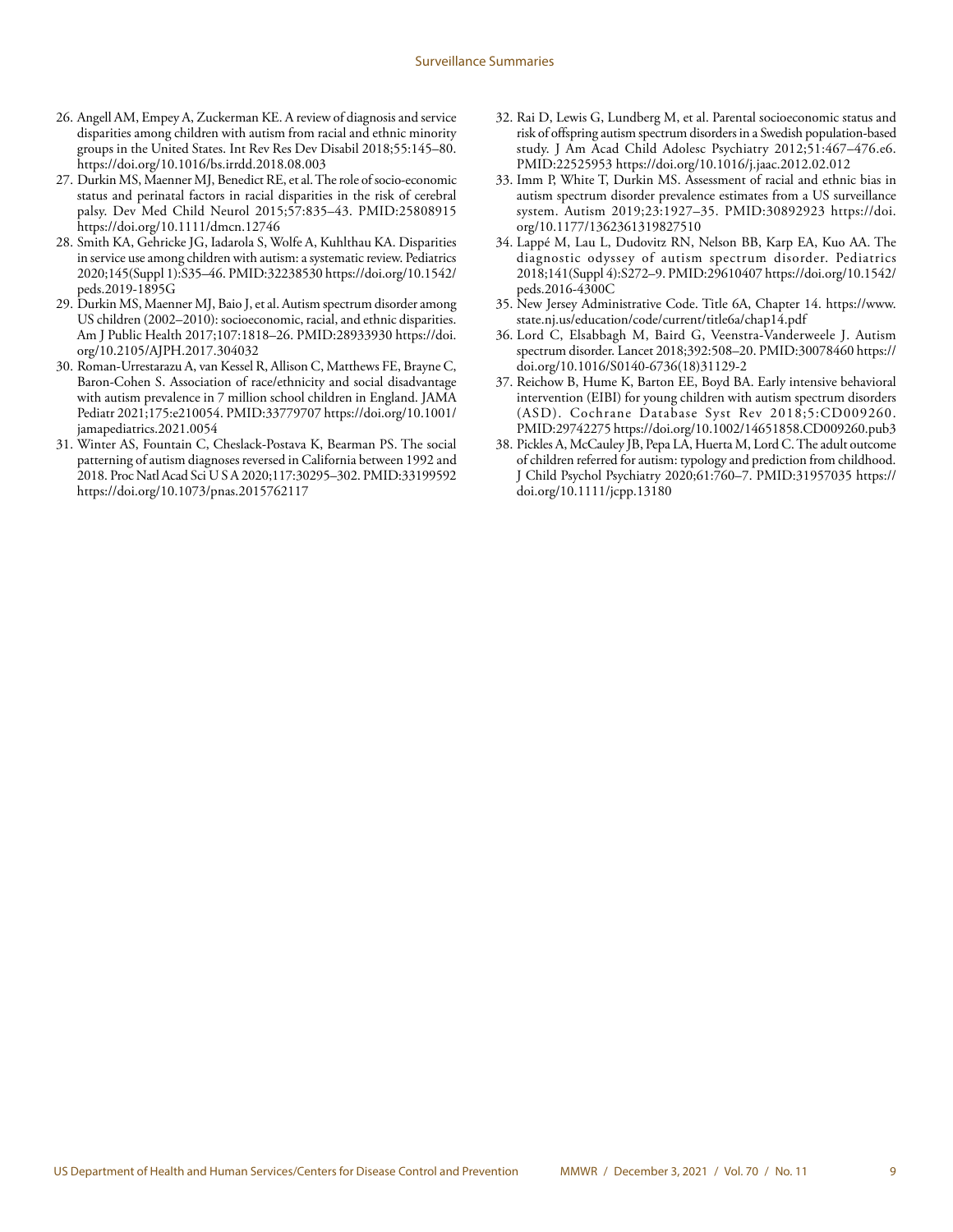| Site       | Surveillance<br>area<br>description                                         | <b>Total</b><br>population<br>aged 8 yrs % Male Hispanic |      | % White.<br>non- | % Black,<br>non- | Hispanic % Hispanic | % Asian/Pacific Indian/Alaska<br>Islander | % American<br><b>Native</b> | Types of data<br>sources used                                                             | data sources<br>(% population<br>coverage)* | $%$ of<br>requested<br><b>Education</b> records fully<br>accessible<br>for chart<br>review |
|------------|-----------------------------------------------------------------------------|----------------------------------------------------------|------|------------------|------------------|---------------------|-------------------------------------------|-----------------------------|-------------------------------------------------------------------------------------------|---------------------------------------------|--------------------------------------------------------------------------------------------|
| Arizona    | Part of one<br>county in<br>metropolitan<br>Phoenix                         | $13,313^{\dagger}$                                       | 51.1 | 42.7             | 7.2              | 42.9                | 3.8                                       | 3.4                         | Health,<br>education                                                                      | 100                                         | 100                                                                                        |
| Arkansas   | 21 counties in<br>central<br>Arkansas                                       | 15,435                                                   | 51.5 | 63.6             | 25.0             | 9.5                 | 1.4                                       | 0.4                         | Health,<br>education                                                                      | 100                                         | 98.1                                                                                       |
| California | Part of one<br>county in<br>metropolitan<br>San Diego                       | $15,076^+$                                               | 50.9 | 24.3             | 9.5              | 51.8                | 14.0                                      | 0.4                         | Health,<br>education, state<br>developmental<br>disability<br>services                    | 100                                         | 99.8                                                                                       |
| Georgia    | Two counties in<br>metropolitan<br>Atlanta                                  | 23,580                                                   | 50.9 | 25.9             | 40.5             | 24.5                | 8.9                                       | 0.2                         | Health,<br>education                                                                      | 100                                         | 66.6                                                                                       |
| Maryland   | Five counties<br>in suburban<br>Baltimore                                   | 20,666                                                   | 50.7 | 55.3             | 25.8             | 8.9                 | 9.8                                       | 0.3                         | Health,<br>education                                                                      | 100                                         | 31.4                                                                                       |
| Minnesota  | Parts of three<br>counties in<br>the Twin<br>Cities<br>metropolitan<br>area | $10,081^+$                                               | 51.2 | 51.1             | 24.7             | 14.3                | 8.3                                       | 1.7                         | Health,<br>education                                                                      | 100                                         | 99.9                                                                                       |
| Missouri   | Five counties in<br>metropolitan<br>St. Louis                               | 24,481                                                   | 51.3 | 65.6             | 25.2             | 5.1                 | 3.8                                       | 0.2                         | Health                                                                                    | 0 <sup>5</sup>                              | 100                                                                                        |
|            | New Jersey Part of two<br>counties in<br>New York<br>metropolitan<br>area   | $17,289^{\dagger}$                                       | 51.5 | 28.0             | 32.3             | 33.8                | 5.6                                       | 0.3                         | Health,<br>education                                                                      | 100                                         | 99.7                                                                                       |
| Tennessee  | 11 counties in<br>middle<br>Tennessee                                       | 25,237                                                   | 51.2 | 62.8             | 19.6             | 13.9                | 3.3                                       | 0.3                         | Health,<br>education                                                                      | 100                                         | 85.4                                                                                       |
| Utah       | Three counties<br>in northern<br>Utah                                       | 25,459                                                   | 51.3 | 71.1             | 2.5              | 21.2                | 4.5                                       | 0.6                         | Health,<br>education, early<br>intervention                                               | 100                                         | 67.7                                                                                       |
| Wisconsin  | Eight counties in<br>southeastern<br>Wisconsin                              | 29,664                                                   | 50.9 | 57.5             | 19.4             | 17.4                | 5.2                                       | 0.5                         | Health,<br>education,<br>Medicaid<br>claims,<br>state-funded<br>long-term care<br>program | 24.1                                        | 100                                                                                        |
| Total      |                                                                             | 220,281                                                  | 51.1 | 51.6             | 21.2             | 20.5                | 6.0                                       | 0.6                         |                                                                                           |                                             | 87.1                                                                                       |

#### **TABLE 1. Surveillance sites and data sources used for surveillance in each site — Autism and Developmental Disabilities Monitoring Network, 11 sites, United States, 2018**

\* For public schools in the surveillance area.

<sup>†</sup> Denominator excludes school districts that were not included in the surveillance area, calculated from National Center for Education Statistics enrollment counts of third graders during the 2018–19 school year.

§ Education data at this site could be collected if they were included in a child's medical or service records.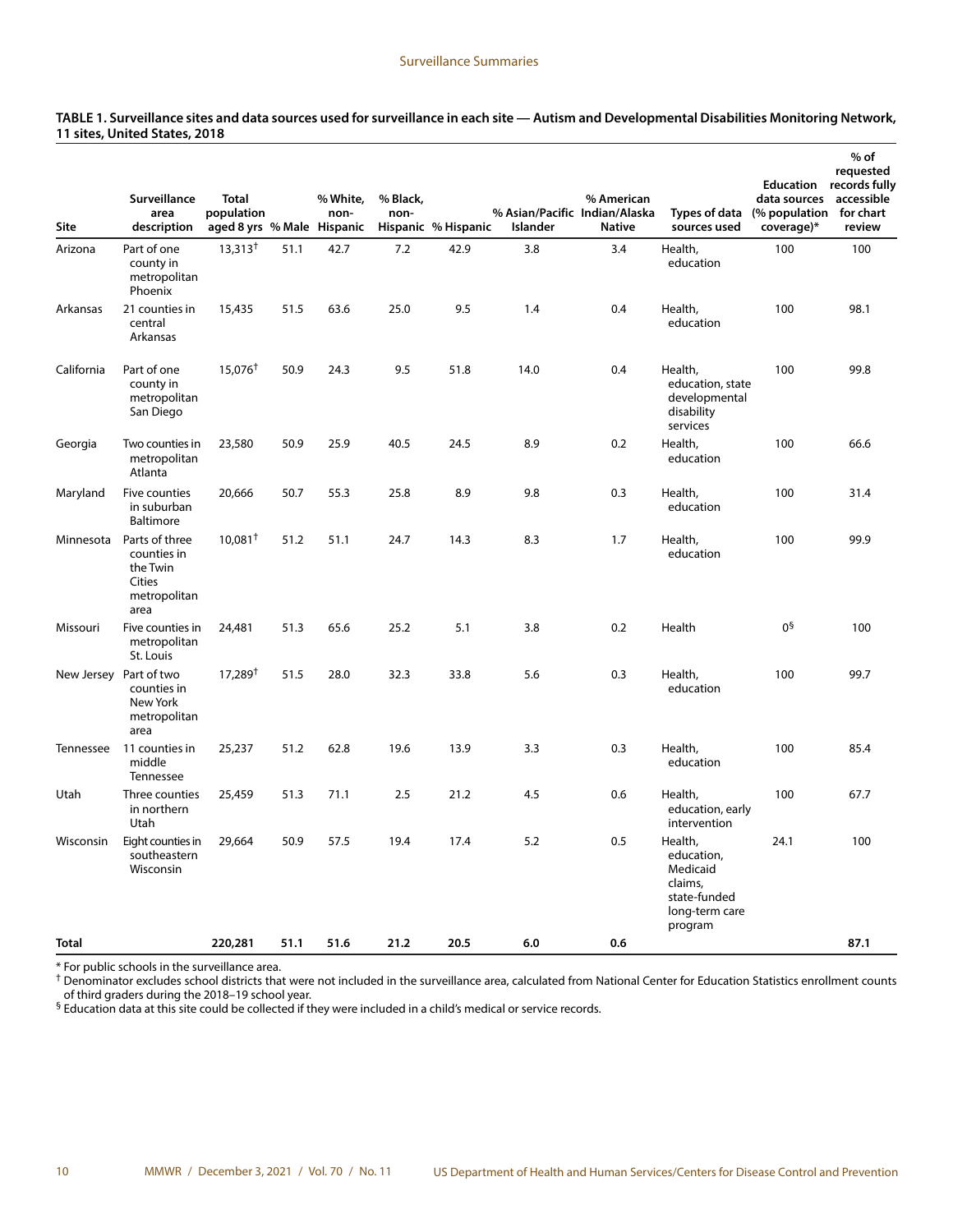|              |              | Overall <sup>†</sup>    |                     |                             |                               | Male-to-female                            |
|--------------|--------------|-------------------------|---------------------|-----------------------------|-------------------------------|-------------------------------------------|
| Site         | No. with ASD | <b>Total population</b> | Prevalence (95% CI) | Male prevalence<br>(95% CI) | Female prevalence<br>(95% CI) | prevalence ratio<br>$(95\% \text{ Cl})^5$ |
| Arizona      | 331          | 13,313                  | 24.9 (22.4-27.6)    | 37.9 (33.6-42.7)            | $11.2(8.9 - 14.1)$            | $3.4(2.6-4.4)$                            |
| Arkansas     | 353          | 15,435                  | $22.9(20.6 - 25.3)$ | 36.7 (32.8-41.1)            | $8.1(6.3-10.4)$               | $4.5(3.4 - 5.9)$                          |
| California   | 586          | 15,076                  | 38.9 (35.9-42.1)    | 64.4 (59.2-70.2)            | $12.3(10.0-15.1)$             | $5.2(4.2 - 6.5)$                          |
| Georgia      | 514          | 23,580                  | 21.8 (20.0-23.7)    | $35.2(32.1 - 38.7)$         | $7.8(6.3 - 9.5)$              | $4.5(3.6 - 5.7)$                          |
| Maryland     | 423          | 20,666                  | 20.5 (18.6 - 22.5)  | 33.1 (29.8-36.7)            | $7.5(6.0 - 9.3)$              | $4.4(3.5-5.7)$                            |
| Minnesota    | 277          | 10,081                  | 27.5 (24.5-30.9)    | 43.7 (38.5-49.7)            | $10.4(7.9-13.6)$              | $4.2(3.1 - 5.7)$                          |
| Missouri     | 405          | 24,481                  | $16.5(15.0-18.2)$   | 25.0 (22.4 - 27.9)          | $7.6(6.2 - 9.4)$              | $3.3(2.6-4.1)$                            |
| New Jersey   | 491          | 17,289                  | 28.4 (26.0-31.0)    | 45.6 (41.4–50.1)            | $10.1 (8.2 - 12.5)$           | $4.5(3.6 - 5.7)$                          |
| Tennessee    | 573          | 25,237                  | 22.7 (20.9-24.6)    | 36.0 (32.9–39.3)            | $8.8(7.3 - 10.6)$             | $4.1(3.3-5.1)$                            |
| Utah         | 548          | 25,459                  | 21.5 (19.8-23.4)    | $33.1 (30.2 - 36.3)$        | $9.3(7.7-11.1)$               | $3.6(2.9 - 4.4)$                          |
| Wisconsin    | 557          | 29,664                  | 18.8 (17.3-20.4)    | 30.0 (27.4 - 32.8)          | $7.1(5.9 - 8.6)$              | $4.2(3.4-5.2)$                            |
| <b>Total</b> | 5,058        | 220,281                 | 23.0 (22.3-23.6)    | 36.5 (35.4-37.6)            | $8.8(8.2 - 9.4)$              | $4.2(3.9 - 4.5)$                          |

#### **TABLE 2. Prevalence\* of autism spectrum disorder among children aged 8 years, overall and by sex — Autism and Developmental Disabilities Monitoring Network, 11 sites, United States, 2018**

Abbreviations: ASD = autism spectrum disorder; CI = confidence interval.

\* Per 1,000 children aged 8 years.

† All children are included in the total regardless of sex or race/ethnicity.

§ Wilson score 95% CIs exclude 1.0 in all sites, indicating significantly higher prevalence among males than among females; Mantel Haenszel (Woolf) test of homogeneity of prevalence ratios across sites,  $p = 0.15$ , indicating little heterogeneity in prevalence ratios across sites.

#### **TABLE 3. Prevalence\* of autism spectrum disorder among children aged 8 years, by race/ethnicity — Autism and Developmental Disabilities Monitoring Network, 11 sites, United States, 2018**

|              |                         |                                     | Prevalence (95% CI)     |                           | Prevalence ratio (95% CI)                           |                          |                                                    |                                            |                                                                                |                                                 |  |
|--------------|-------------------------|-------------------------------------|-------------------------|---------------------------|-----------------------------------------------------|--------------------------|----------------------------------------------------|--------------------------------------------|--------------------------------------------------------------------------------|-------------------------------------------------|--|
| Site         | White,                  | Black,<br>non-Hispanic non-Hispanic | <b>Hispanic</b>         | Asian/Pacific<br>Islander | White,<br>non-Hispanic<br>to Black,<br>non-Hispanic | White,<br>to Hispanic    | Black,<br>non-Hispanic non-Hispanic<br>to Hispanic | White.<br>to Asian/<br>Pacific<br>Islander | Black,<br>non-Hispanic non-Hispanic<br>to Asian/<br><b>Pacific</b><br>Islander | <b>Hispanic to</b><br>Asian/Pacific<br>Islander |  |
| Arizona      | 26.9<br>$(23.0 - 31.5)$ | 26.0<br>$(17.6 - 38.0)$             | 20.8<br>$(17.4 - 24.9)$ | $-$ t                     | 1.0<br>$(0.7 - 1.6)$                                | 1.3<br>$(1.0 - 1.6)^5$   | 1.2<br>$(0.8 - 1.9)$                               | $-$ t                                      | $-†$                                                                           | $-t$                                            |  |
| Arkansas     | 23.8<br>$(21.0 - 27.0)$ | 19.2<br>$(15.3 - 24.0)$             | 14.9<br>$(9.9 - 22.5)$  | $-†$                      | 1.2<br>$(1.0 - 1.6)$                                | 1.6<br>$(1.0 - 2.5)^5$   | 1.3<br>$(0.8 - 2.1)$                               | $-t$                                       | $-†$                                                                           | $-$ t                                           |  |
| California   | 36.6                    | 32.1                                | 35.3                    | 39.2                      | 1.1                                                 | 1.0                      | 0.9                                                | 0.9                                        | 0.8                                                                            | 0.9                                             |  |
|              | $(31.0 - 43.2)$         | $(24.2 - 42.6)$                     | $(31.5 - 39.6)$         | $(31.8 - 48.4)$           | $(0.8 - 1.6)$                                       | $(0.8 - 1.3)$            | $(0.7 - 1.2)$                                      | $(0.7 - 1.2)$                              | $(0.6 - 1.2)$                                                                  | $(0.7 - 1.1)$                                   |  |
| Georgia      | 23.3<br>$(19.8 - 27.3)$ | 24.0<br>$(21.1 - 27.3)$             | $11.4(9.0-14.5)$        | 16.6<br>$(12.0 - 23.0)$   | 1.0<br>$(0.8 - 1.2)$                                | 2.0<br>$(1.5 - 2.7)^5$   | 2.1<br>$(1.6 - 2.8)^5$                             | 1.4<br>$(1.0 - 2.0)$                       | 1.4<br>$(1.0 - 2.1)^5$                                                         | 0.7<br>$(0.5 - 1.0)$                            |  |
| Maryland     | 15.6                    | 24.8                                | 19.1                    | 19.2                      | 0.6                                                 | 0.8                      | 1.3                                                | 0.8                                        | 1.3                                                                            | 1.0                                             |  |
|              | $(13.5 - 18.0)$         | $(20.9 - 29.3)$                     | $(13.8 - 26.5)$         | $(14.1 - 26.2)$           | $(0.5 - 0.8)^5$                                     | $(0.6 - 1.2)$            | $(0.9 - 1.9)$                                      | $(0.6 - 1.1)$                              | $(0.9 - 1.8)$                                                                  | $(0.6 - 1.6)$                                   |  |
| Minnesota    | 25.0                    | 33.0                                | 18.1                    | 21.5                      | 0.8                                                 | 1.4                      | 1.8                                                | 1.2                                        | 1.5                                                                            | 0.8                                             |  |
|              | $(21.1 - 29.7)$         | $(26.6 - 40.7)$                     | $(12.4 - 26.4)$         | $(13.6 - 33.7)$           | $(0.6 - 1.0)^9$                                     | $(0.9 - 2.1)$            | $(1.2 - 2.8)^5$                                    | $(0.7 - 1.9)$                              | $(0.9 - 2.5)$                                                                  | $(0.5 - 1.5)$                                   |  |
| Missouri     | 17.8<br>$(15.8 - 19.9)$ | 14.3<br>$(11.6 - 17.5)$             | $-^{\dagger}$           | 17.0<br>$(10.5 - 27.5)$   | 1.2<br>$(1.0 - 1.6)$                                | $-^{\dagger}$            | $-†$                                               | 1.0<br>$(0.6 - 1.7)$                       | $0.8(0.5-1.4)$                                                                 | $-†$                                            |  |
| New Jersey   | 24.0                    | 25.6                                | 30.1                    | 29.7                      | 0.9                                                 | 0.8                      | 0.9                                                | 0.8                                        | 0.9                                                                            | 1.0                                             |  |
|              | $(20.0 - 28.7)$         | $(21.8 - 30.1)$                     | $(26.0 - 34.8)$         | $(20.8 - 42.3)$           | $(0.7 - 1.2)$                                       | $(0.6 - 1.0)$            | $(0.7 - 1.1)$                                      | $(0.5 - 1.2)$                              | $(0.6 - 1.3)$                                                                  | $(0.7 - 1.5)$                                   |  |
| Tennessee    | 20.6                    | 24.1                                | 25.9                    | 22.5                      | 0.9                                                 | 0.8                      | 0.9                                                | 0.9                                        | 1.1                                                                            | 1.2                                             |  |
|              | $(18.5 - 22.9)$         | $(20.1 - 28.7)$                     | $(21.1 - 31.6)$         | $(14.4 - 34.9)$           | $(0.7 - 1.1)$                                       | $(0.6 - 1.0)$            | $(0.7 - 1.2)$                                      | $(0.6 - 1.4)$                              | $(0.7 - 1.7)$                                                                  | $(0.7 - 1.9)$                                   |  |
| Utah         | 22.3<br>$(20.2 - 24.5)$ |                                     | 17.8<br>$(14.6 - 21.7)$ | 15.7<br>$(10.0 - 24.7)$   | ᆣ                                                   | 1.3<br>$(1.0 - 1.6)^{5}$ | $-$ <sup>†</sup>                                   | 1.4<br>$(0.9 - 2.3)$                       |                                                                                | 1.1<br>$(0.7 - 1.9)$                            |  |
| Wisconsin    | 18.0                    | 16.5                                | 21.3                    | 15.0                      | 1.1                                                 | 0.8                      | 0.8                                                | 1.2                                        | 1.1                                                                            | 1.4                                             |  |
|              | $(16.1 - 20.1)$         | $(13.5 - 20.1)$                     | $(17.7 - 25.6)$         | $(10.0 - 22.4)$           | $(0.9 - 1.4)$                                       | $(0.7 - 1.0)$            | $(0.6 - 1.0)$                                      | $(0.8 - 1.8)$                              | $(0.7 - 1.7)$                                                                  | $(0.9 - 2.2)$                                   |  |
| <b>Total</b> | 21.2                    | 22.3                                | 22.5                    | 22.2                      | 0.9                                                 | 0.9                      | 1.0                                                | 1.0                                        | 1.0                                                                            | 1.0                                             |  |
|              | $(20.3 - 22.0)$         | $(21.0 - 23.7)$                     | $(21.2 - 23.9)$         | $(19.8 - 24.8)$           | $0.9 - 1.0$                                         | $(0.9 - 1.0)$            | $(0.9 - 1.1)$                                      | $(0.8 - 1.1)$                              | $(0.9 - 1.1)$                                                                  | $(0.9 - 1.2)$                                   |  |

**Abbreviation:** CI = confidence interval.

\* Per 1,000 children aged 8 years. (Overall American Indian/Alaska Native autism spectrum disorder prevalence per 1,000 was 29.0 [95% CI: 21.3–39.4]. Arizona was the only Autism and Developmental Disabilities Monitoring Network site meeting the threshold for statistical precision for American Indian/Alaska Native autism spectrum disorder prevalence; the site-specific prevalence per 1,000 was 33.0 [95% CI: 20.1–53.8].)

† Estimate was suppressed because standard error for prevalence was ≥30% of estimate or prevalence ratio was based on an estimate that was suppressed.

§ 95% CI does not include 1.0.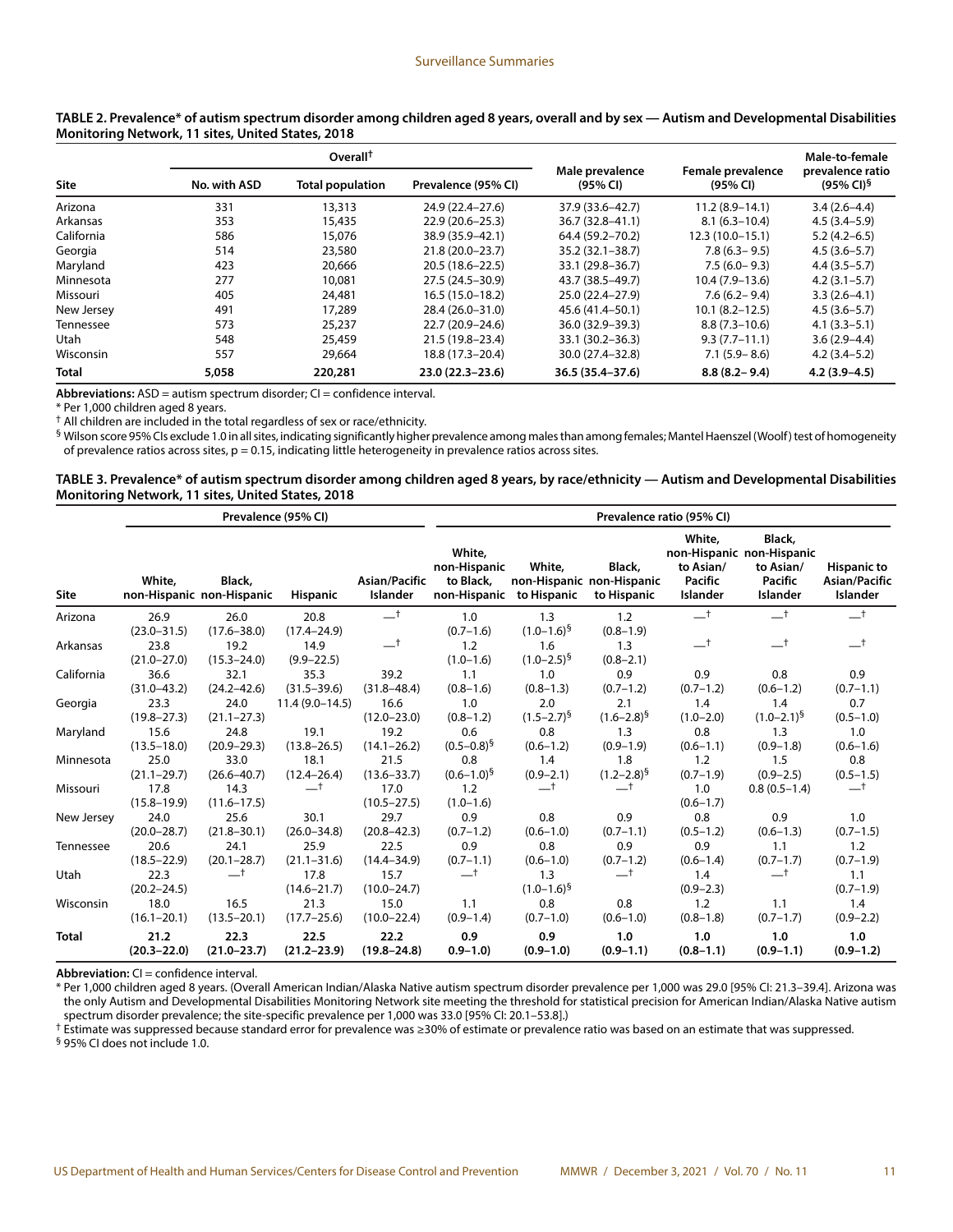#### Surveillance Summaries

#### **TABLE 4. Autism spectrum disorder identification information among children aged 8 years meeting case definition, by site — Autism and Developmental Disabilities Monitoring Network, 11 sites, United States, 2018**

|              |              |                              | Part of ASD case definition*                         |                                          | Evaluation in addition to meeting ASD case definition           |                                                                                                                                                                        |                                                                                                                                                                        |  |  |
|--------------|--------------|------------------------------|------------------------------------------------------|------------------------------------------|-----------------------------------------------------------------|------------------------------------------------------------------------------------------------------------------------------------------------------------------------|------------------------------------------------------------------------------------------------------------------------------------------------------------------------|--|--|
| <b>Site</b>  | No. with ASD | % with an<br>ASD ICD<br>code | % with an ASD<br>special<br>education<br>eligibility | % with an ASD<br>diagnostic<br>statement | ASD with an evaluation<br>summary diagnosis of<br>suspected ASD | % of all children with ASD<br>% of all children with with an evaluation summary<br>ever ruling out ASD<br>(diagnosis or special<br>education eligibility) <sup>†</sup> | % of all children with<br><b>ASD ruled out</b><br>(diagnosis or special<br>education) more<br>recently than<br>documented ASD<br>diagnosis or eligibility <sup>†</sup> |  |  |
| Arizona      | 331          | 29.3                         | 84.3                                                 | 68.6                                     | 37.8                                                            | 15.4                                                                                                                                                                   | 4.8                                                                                                                                                                    |  |  |
| Arkansas     | 353          | 67.7                         | 66.3                                                 | 85.6                                     | 48.7                                                            | 15.3                                                                                                                                                                   | 4.5                                                                                                                                                                    |  |  |
| California   | 586          | 58.7                         | 88.2                                                 | 77.0                                     | 20.0                                                            | 24.7                                                                                                                                                                   | 12.5                                                                                                                                                                   |  |  |
| Georgia      | 514          | 41.6                         | 72.8                                                 | 62.5                                     | 49.2                                                            | 5.6                                                                                                                                                                    | 2.1                                                                                                                                                                    |  |  |
| Maryland     | 423          | 53.9                         | 72.6                                                 | 54.8                                     | 32.4                                                            | 11.8                                                                                                                                                                   | 4.5                                                                                                                                                                    |  |  |
| Minnesota    | 277          | 61.0                         | 82.3                                                 | 63.5                                     | 18.4                                                            | 10.8                                                                                                                                                                   | 3.6                                                                                                                                                                    |  |  |
| Missouri     | 405          | 94.6                         | 26.4                                                 | 91.6                                     | 34.1                                                            | 10.6                                                                                                                                                                   | 2.5                                                                                                                                                                    |  |  |
| New Jersey   | 491          | 68.0                         | 69.9                                                 | 94.1                                     | 25.5                                                            | 1.4                                                                                                                                                                    | 0.4                                                                                                                                                                    |  |  |
| Tennessee    | 573          | 77.1                         | 54.8                                                 | 74.3                                     | 33.0                                                            | 8.4                                                                                                                                                                    | 4.0                                                                                                                                                                    |  |  |
| Utah         | 548          | 82.8                         | 42.2                                                 | 71.9                                     | 32.1                                                            | 4.2                                                                                                                                                                    | 2.4                                                                                                                                                                    |  |  |
| Wisconsin    | 557          | 84.2                         | 33.6                                                 | 84.6                                     | 34.1                                                            | 12.9                                                                                                                                                                   | 2.5                                                                                                                                                                    |  |  |
| <b>Total</b> | 5,058        | 66.7                         | 61.7                                                 | 75.8                                     | 33.1                                                            | 10.9                                                                                                                                                                   | 4.1                                                                                                                                                                    |  |  |

**Abbreviations:** ASD = autism spectrum disorder; ICD = International Classification of Diseases.

\* ICD code, special education, and diagnosis can be interpreted as the individual sensitivity of each component related to the entire case definition.

† Includes children who had ASD ruled out and had never had either a documented ASD diagnosis or special education exceptionality (i.e., had an ASD ICD code only).

#### **TABLE 5. Availability and distribution of intelligence quotient scores among children aged 8 years with autism spectrum disorder, by site, sex, and race/ethnicity — Autism and Developmental Disabilities Monitoring Network, 11 sites, United States, 2018**

|                     |                    | With IQ information       |                     | <b>Cognitive level</b> |                |
|---------------------|--------------------|---------------------------|---------------------|------------------------|----------------|
| Site/Characteristic | Total no. with ASD | No. (%)                   | $IQ \le 70$ (%)     | $IQ = 71-85$ (%)       | $IQ > 85$ (%)* |
| Site                |                    |                           |                     |                        |                |
| Arizona             | 331                | 290 (87.6)                | 31.4                | 23.8                   | 44.8           |
| Arkansas            | 353                | 313 (88.7)                | 39.9                | 25.2                   | 34.8           |
| California          | 586                | 454 (77.5)                | 20.5                | 25.6                   | 54.0           |
| Georgia             | 514                | 353 (68.7)                | 38.5                | 18.4                   | 43.1           |
| Maryland            | 423                | 141 (33.3)                | 44.7                | 17.7                   | 37.6           |
| Minnesota           | 277                | 225 (81.2)                | 28.9                | 19.1                   | 52.0           |
| Missouri            | 405                | 130 (32.1)                | 26.2                | 24.6                   | 49.2           |
| New Jersey          | 491                | 315 (64.2)                | 34.6                | 27.3                   | 38.1           |
| Tennessee           | 573                | 360 (62.8)                | 52.5                | 19.2                   | 28.3           |
| Utah                | 548                | 207 (37.8)                | 27.1                | 31.9                   | 41.1           |
| Wisconsin           | 557                | 219 (39.3)                | 44.7                | 20.5                   | 34.7           |
| <b>Total</b>        | 5,058              | 3,007 (59.5)              | 35.2                | 23.1                   | 41.7           |
| Sex                 |                    |                           |                     |                        |                |
| Female              | 945                | 537 (56.8) <sup>†</sup>   | $35.6$ <sup>1</sup> | 25.3                   | 39.1           |
| Male                | 4,111              | 2,470 (60.1)              | 35.1                | 22.6                   | 42.2           |
| Race/Ethnicity      |                    |                           |                     |                        |                |
| White, non-Hispanic | 2,407              | 1,402 (58.2) <sup>§</sup> | $29.7**$            | 22.7                   | 47.6           |
| Black, non-Hispanic | 1,041              | 570 (54.8)                | 49.8                | 21.9                   | 28.2           |
| Hispanic            | 1,019              | 677 (66.4)                | 33.1                | 25.7                   | 41.2           |

**Abbreviations:** ASD = autism spectrum disorder; IQ = intelligent quotient.

\* Includes 25 children stated to have an IQ score in the average range but specific score was not given.

<sup>†</sup> Pearson chi-square test for proportion of males versus females with ASD and IQ information ( $p = 0.07$ ).

§ Pearson chi-square tests for proportion of Black, non-Hispanic versus White, non-Hispanic children with ASD and IQ information (p = 0.06); proportion of Black, non-Hispanic versus Hispanic children with IQ information (p<0.001); proportion of White, non-Hispanic versus Hispanic children with IQ information (p<0.001). ¶ Pearson chi-square test for proportion of males versus females with IQ ≤70 among children with ASD (p = 0.89).

\*\* Pearson chi-square tests for proportion of Black, non-Hispanic versus White, non-Hispanic children with IQ ≤70 among children with ASD (p<0.001); proportion of Black, non-Hispanic versus Hispanic children with IQ information (p<0.001); proportion of White, non-Hispanic versus Hispanic children with IQ information (p = 0.13).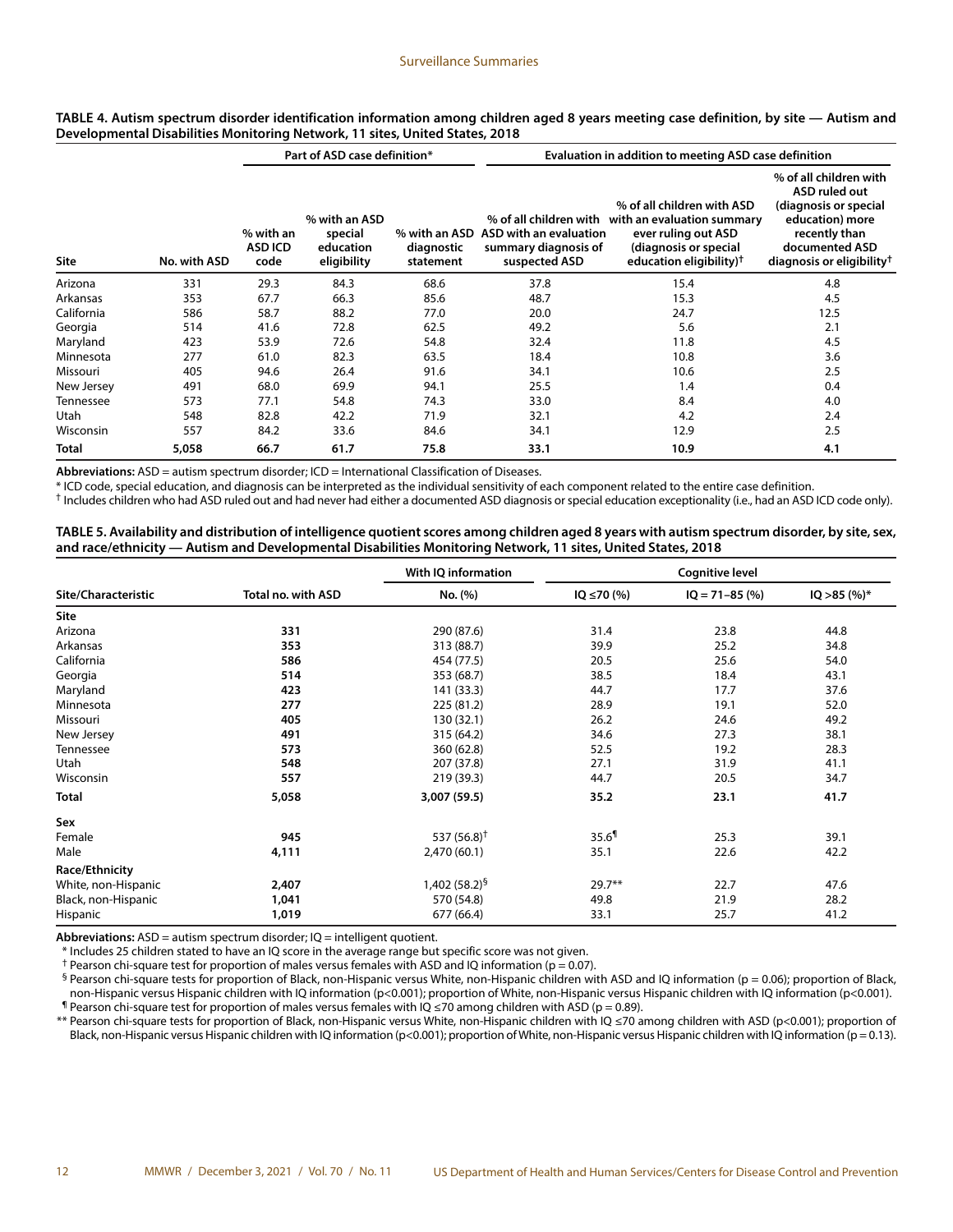| TABLE 6. Number and percentage of children aged 8 years with autism spectrum disorder who received a comprehensive evaluation by a      |
|-----------------------------------------------------------------------------------------------------------------------------------------|
| qualified professional at age ≤36 months, by site and intellectual disability status — Autism and Developmental Disabilities Monitoring |
| Network, 11 sites, United States, 2018                                                                                                  |

|             |                                 |                                    | Total with recorded evaluation  |                                                              |                                    | $IQ \leq 70$                    |                                                              | IQ > 70                            |                                 |                                                              |  |
|-------------|---------------------------------|------------------------------------|---------------------------------|--------------------------------------------------------------|------------------------------------|---------------------------------|--------------------------------------------------------------|------------------------------------|---------------------------------|--------------------------------------------------------------|--|
| <b>Site</b> | Total no.<br>with<br><b>ASD</b> | No. with<br>recorded<br>evaluation | % evaluated<br>by age<br>36 mos | Median age at<br>earliest<br>recorded<br>evaluation<br>(mos) | No. with<br>recorded<br>evaluation | % evaluated<br>by age<br>36 mos | Median age at<br>earliest<br>recorded<br>evaluation<br>(mos) | No. with<br>recorded<br>evaluation | % evaluated<br>by age<br>36 mos | Median age at<br>earliest<br>recorded<br>evaluation<br>(mos) |  |
| Arizona     | 331                             | 329                                | 43.2                            | 41                                                           | 91                                 | 58.2                            | 35                                                           | 199                                | 36.7                            | 45                                                           |  |
| Arkansas    | 353                             | 351                                | 43.9                            | 40                                                           | 125                                | 52.0                            | 36                                                           | 188                                | 42.0                            | 40.5                                                         |  |
| California  | 586                             | 572                                | 54.4                            | 35                                                           | 93                                 | 62.4                            | 32                                                           | 361                                | 58.2                            | 33                                                           |  |
| Georgia     | 514                             | 445                                | 48.8                            | 37                                                           | 136                                | 60.3                            | 34                                                           | 217                                | 43.8                            | 42                                                           |  |
| Maryland    | 423                             | 271                                | 66.4                            | 30                                                           | 63                                 | 87.3                            | 25                                                           | 78                                 | 65.4                            | 27                                                           |  |
| Minnesota   | 277                             | 269                                | 45.4                            | 39                                                           | 65                                 | 60.0                            | 33                                                           | 160                                | 41.9                            | 43                                                           |  |
| Missouri    | 405                             | 400                                | 40.8                            | 43                                                           | 34                                 | 41.2                            | 43.5                                                         | 94                                 | 25.5                            | 60                                                           |  |
| New Jersey  | 491                             | 490                                | 46.1                            | 39                                                           | 109                                | 45.9                            | 37                                                           | 206                                | 51.5                            | 36                                                           |  |
| Tennessee   | 573                             | 534                                | 40.6                            | 43                                                           | 181                                | 66.9                            | 32                                                           | 163                                | 30.7                            | 49                                                           |  |
| Utah        | 548                             | 494                                | 43.3                            | 42                                                           | 55                                 | 49.1                            | 39                                                           | 148                                | 42.6                            | 43                                                           |  |
| Wisconsin   | 557                             | 526                                | 48.1                            | 39                                                           | 98                                 | 77.6                            | 24                                                           | 120                                | 51.7                            | 36                                                           |  |
| Total       | 5,058                           | 4.681                              | 47.0                            | 38                                                           | 1,050                              | 61.0                            | $34*$                                                        | 1,934                              | 45.5                            | 39                                                           |  |

Abbreviations: ASD = autism spectrum disorder; IQ = intelligent quotient.

\* Permutation test comparing median age of earliest known evaluation for children with known IQ score ≤70 versus known IQ score >70 (p<0.001).

#### **TABLE 7. Median age at earliest known autism spectrum disorder diagnosis among children aged 8 years, by intellectual disability status — Autism and Developmental Disabilities Monitoring Network, 11 sites, United States, 2018**

|              |                       |                                                | All children with an ASD diagnostic statement               |                                                    |                                                | Children with an ASD diagnostic<br>statement and IO score ≤70 | Children with an ASD diagnostic<br>statement and IO score >70 |                                                    |
|--------------|-----------------------|------------------------------------------------|-------------------------------------------------------------|----------------------------------------------------|------------------------------------------------|---------------------------------------------------------------|---------------------------------------------------------------|----------------------------------------------------|
| <b>Site</b>  | Total no.<br>with ASD | No. with<br>documented<br><b>ASD diagnosis</b> | Prevalence of<br><b>ASD with</b><br>documented<br>diagnosis | Median age at<br>earliest known<br>diagnosis (mos) | No. with<br>documented<br><b>ASD diagnosis</b> | Median age<br>at earliest known<br>diagnosis (mos)            | No. with<br>documented<br><b>ASD diagnosis</b>                | Median age at<br>earliest known<br>diagnosis (mos) |
| Arizona      | 331                   | 227                                            | 17.1                                                        | 58                                                 | 73                                             | 55                                                            | 123                                                           | 60                                                 |
| Arkansas     | 353                   | 302                                            | 19.6                                                        | 54                                                 | 108                                            | 49                                                            | 162                                                           | 56                                                 |
| California   | 586                   | 451                                            | 29.9                                                        | 36                                                 | 76                                             | 35.5                                                          | 298                                                           | 36                                                 |
| Georgia      | 514                   | 321                                            | 13.6                                                        | 52                                                 | 110                                            | 46.5                                                          | 139                                                           | 60                                                 |
| Maryland     | 423                   | 232                                            | 11.2                                                        | 45                                                 | 55                                             | 36                                                            | 74                                                            | 38.5                                               |
| Minnesota    | 277                   | 176                                            | 17.5                                                        | 63                                                 | 53                                             | 57                                                            | 100                                                           | 72                                                 |
| Missouri     | 405                   | 371                                            | 15.2                                                        | 51                                                 | 31                                             | 54                                                            | 89                                                            | 74                                                 |
| New Jersey   | 491                   | 462                                            | 26.7                                                        | 45                                                 | 103                                            | 45                                                            | 196                                                           | 44                                                 |
| Tennessee    | 573                   | 426                                            | 16.9                                                        | 53                                                 | 159                                            | 34                                                            | 132                                                           | 61.5                                               |
| Utah         | 548                   | 394                                            | 15.5                                                        | 54                                                 | 41                                             | 47                                                            | 113                                                           | 59                                                 |
| Wisconsin    | 557                   | 471                                            | 15.9                                                        | 56                                                 | 96                                             | 42                                                            | 114                                                           | 52                                                 |
| <b>Total</b> | 5,058                 | 3,833                                          | 17.4                                                        | 50                                                 | 905                                            | 44*                                                           | 1,540                                                         | 53                                                 |

Abbreviations: ASD = autism spectrum disorder; IQ = intelligent quotient.

\* Permutation test comparing median age of earliest known diagnosis for children with known IQ score ≤70 versus known IQ score >70 (p<0.001).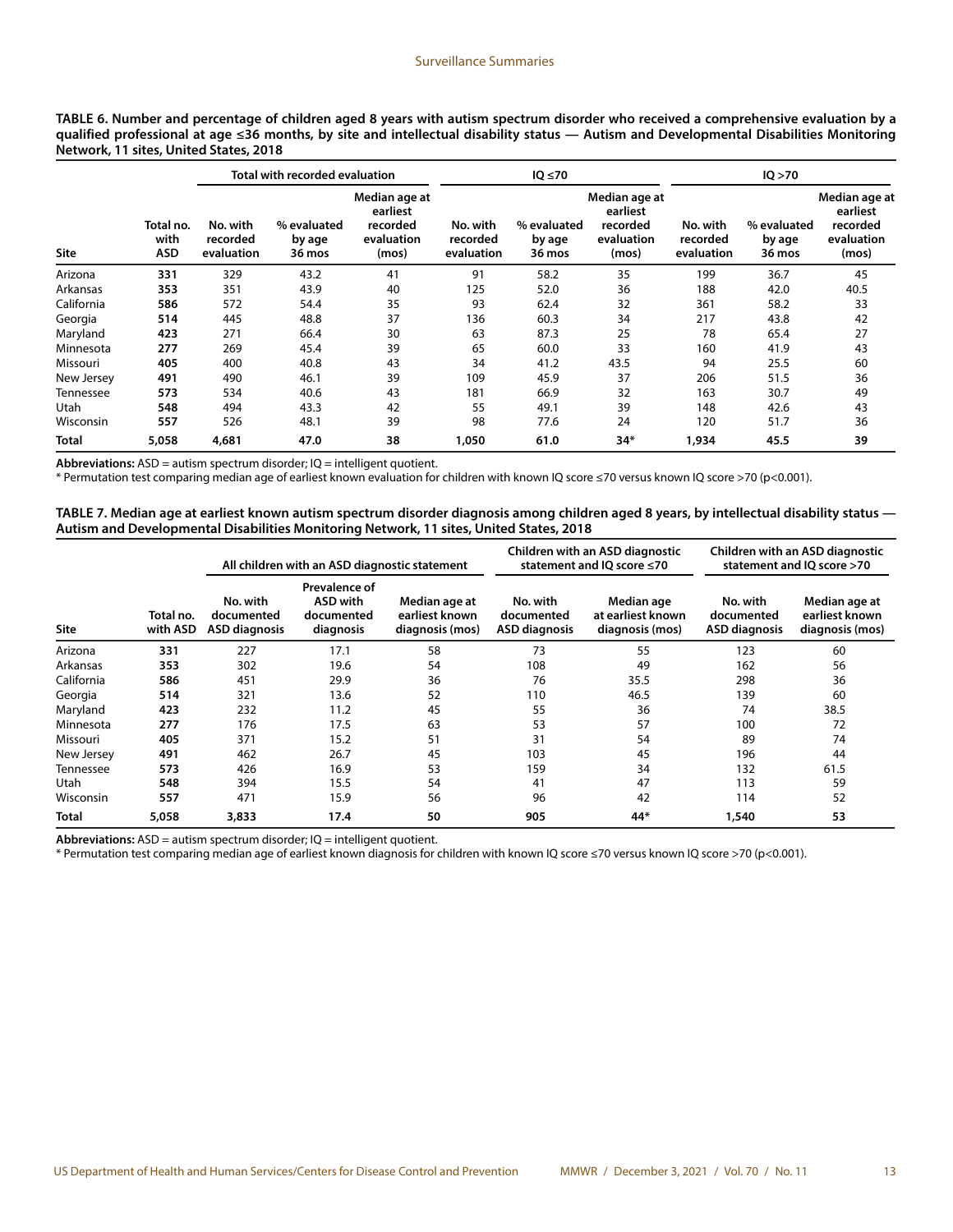**FIGURE 1. Prevalence\* of autism spectrum disorder per 1,000 children aged 8 years, by median household income tertile and site† — Autism and Developmental Disabilities Monitoring Network, 11 sites, United States, 2018**



Median household income tertile

\* Dots are the point estimates and horizontal lines are the 95% confidence intervals.

**†** Cochran Armitage test of trend results for association between socioeconomic status tertile and ASD prevalence, by site and overall: Arizona (p<0.001), Arkansas (p = 0.17), California (p = 0.03), Georgia (p = 0.01), Maryland (p = 0.21), Minnesota (p = 0.01), Missouri (p = 0.21), New Jersey (p = 0.15), Tennessee (p = 0.02), Utah ( $p$ <0.001), and Wisconsin ( $p$  = 0.27); all sites ( $p$ <0.001).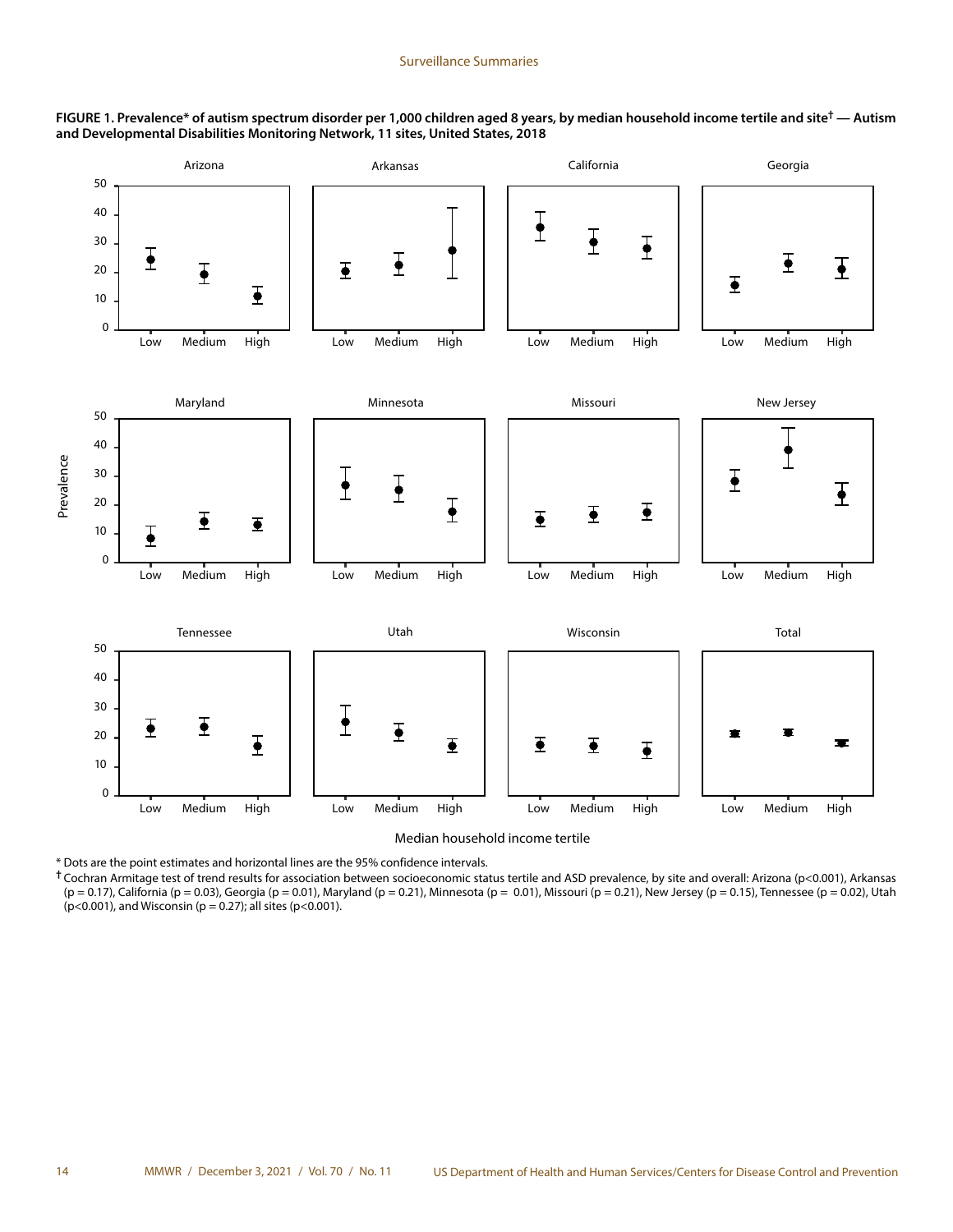



**Abbreviations:** ASD = autism spectrum disorder; ICD = International Classification of Diseases.  $* N = 5,058.$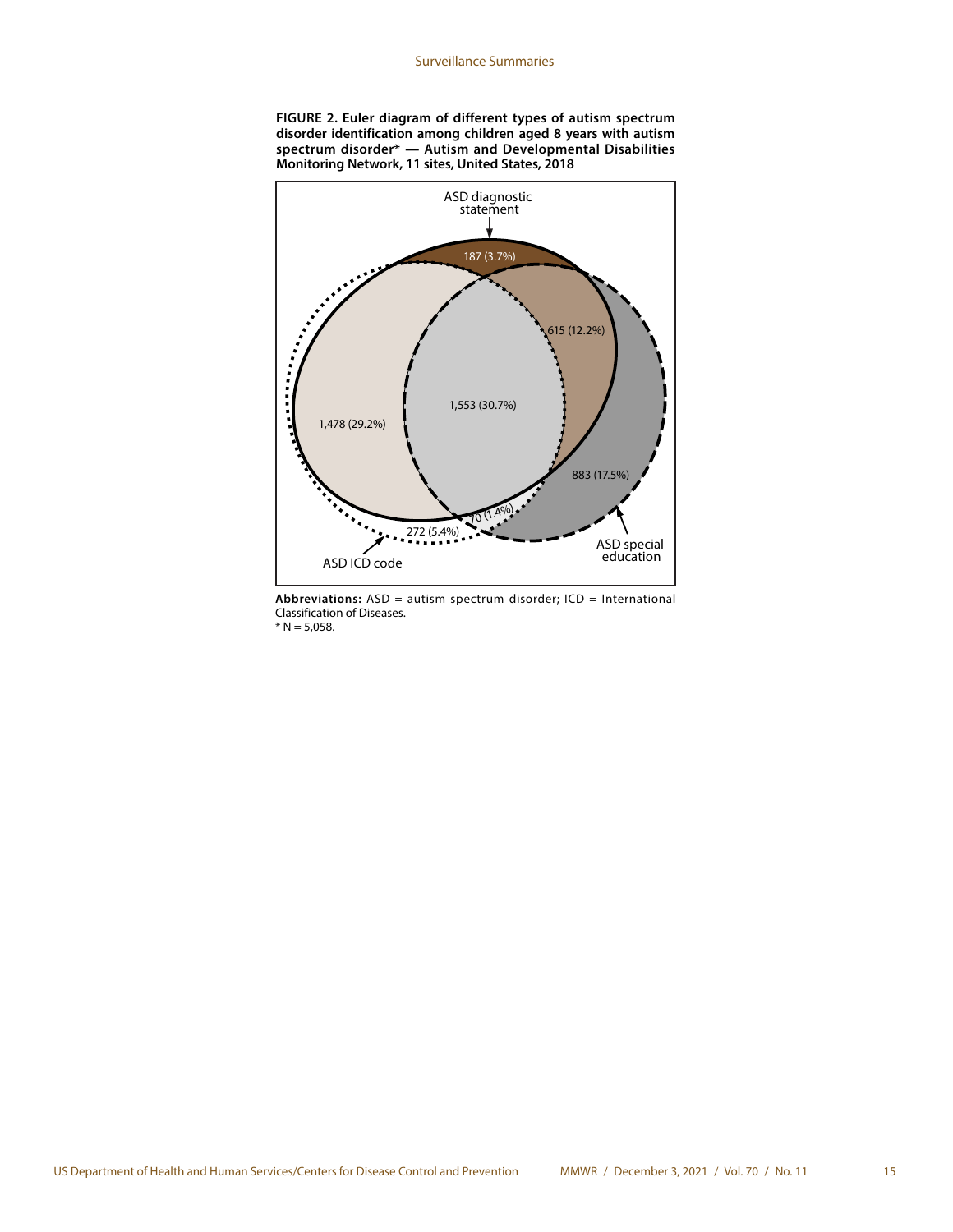



**Abbreviations:** ASD = autism spectrum disorder; ICD = International Classification of Diseases.

\* Horizontal line is the overall Autism and Developmental Disabilities Monitoring Network prevalence of 23.0 per 1,000 children aged 8 years. Children with documented ASD statements could also have ASD classifications in special education or ASD ICD codes.